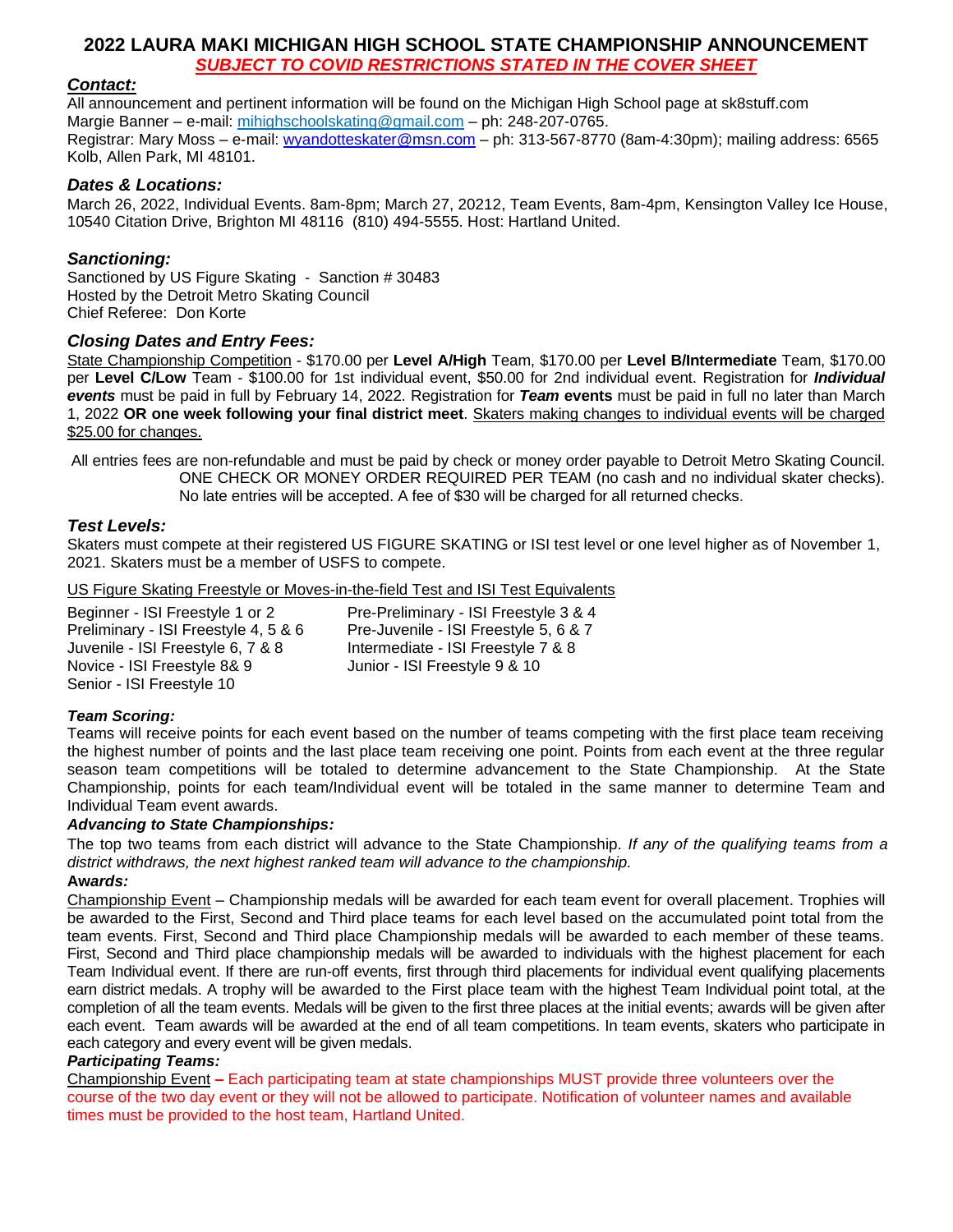### **2021-2022 MICHIGAN HIGH SCHOOL FIGURE SKATING TEAM COMPETITION SERIES** *Rules & Eligibility*

- 1. The competition will be conducted in accordance with the rules as stated in the current US Figure Skating Rule 3200 under "Special Competitions." In addition, Michigan High School Figure Skating follows the rules of the Michigan High School Athletic Association (MHSAA). This announcement will take precedence if there is a conflict with the US Figure Skating Rulebook.
- 2. Each team must be a US Figure Skating School Affiliated Club (SAC). The SAC application form can be downloaded from the US Figure Skating website at usfigureskating.org/Programs.asp?id=67. The form should be completed and returned to US Figure Skating. Please submit a copy of the SAC application or SAC Certificate for proof of membership along with your application to the competition chair.
- 3. All skaters must be members of US Figure Skating in order to qualify for competition entry and provide their membership number on attached forms.
- 4. Each team member must be a member in good standing with the US Figure Skating and their home club.
- 5. All skaters who enter *must be in at least 9th grade and be enrolled as a student in high school* as per the MHSAA Handbook, Regulation I, Section 2.
- 6. A team will consist of at least two skaters from one high school. All teams must have high school administrative or an Athletic Director's approval.
- 7. High schools may combine as per the MHSAA Handbook, Regulation I, Section 1 (F). All teams wishing to combine must complete an application form and submit it to the high school committee for approval. *No recruiting or stacking is allowed*. You will be notified if the combined team is approved. Each school that is combining must be listed on the team application form. If the proposed combined team is not from the same school district, the following rules apply: An administrator or Athletic Director from each school must sign the team entry form. All skaters from the combined schools must be allowed to skate on the team. *The high school committee reserves the right to limit the number of schools and/or skaters that may combine to form a team.*
- 8. Private school skaters must compete for the high school they are actually enrolled in or with an approved combined team.
- 9. Home-schooled skaters may compete for a high school in the district in which they are a resident. In districts with more than one high school, home-schoolers must reside in the boundaries of the high school for which they wish to compete. Proof of residency must be provided to the high school committee, along with the completed application form, signed by the Athletic Director.
- 10. *The high school committee will grant final approval of a team's membership*.
- 11. In the event there is a dispute regarding eligibility or combined team approval, decisions may be appealed. ALL appeals must be submitted in writing to the Michigan High School Committee (insert address). Decisions will be rendered as quickly as possible. In the event your appeal is denied, you may further appeal in writing to the Detroit Metro Skating Council, c/o William Goen, Chair, email: billgoen@comcast.net, as the LOC of the sanctioned, non-qualifying high school figure skating competitions. *Decisions by the Detroit Metro Skating Council on ALL appeals "WILL BE FINAL", per USFSA rules, 3000A and 3200C.* After a final decision is made on any appeal, any non-compliant teams thereafter will be *BARRED* from taking the ice at any sanctioned Michigan High School Figure Skating competition by the Event Referee.
- 12. A skater will not be allowed to participate unless they have a signed Skater Entry Form on file with the Registrar at least one week prior to the first competition of the season.
- 13. Per the MHSAA Handbook, Regulation I, Section 9, a student that transfers from one high school to another is not immediately eligible to participate unless the student qualifies under one or more of the exceptions outlined in Section 9 (A),  $1 - 15$ , and approved by the high school committee.
- 14. The competition referee has the final discretion as to whether a skater may or may not compete if the skater's health and safety are in question, due to a fall or injury.
- 15. Per the MHSAA Handbook, Regulation II, Section 11, no team may have organized team practices (with a coach present) outside of the competition season which officially begins *November 1st, 2021*. Teams found having organized practices outside of the season are subject to disqualification.
- 16. A skater may not accept prize money in any amount or merchandise having a value greater than \$25 for any skating competition.
- 17. Team or individual byes will not be granted for any competition including the State Championship. In the case of injury, a skater who has been a registered member on the submitted roster of an approved team, since the beginning of the season, may be eligible to compete at the State Championship with the prior approval of the high school committee, provided a written medical excuse is submitted to the high school committee.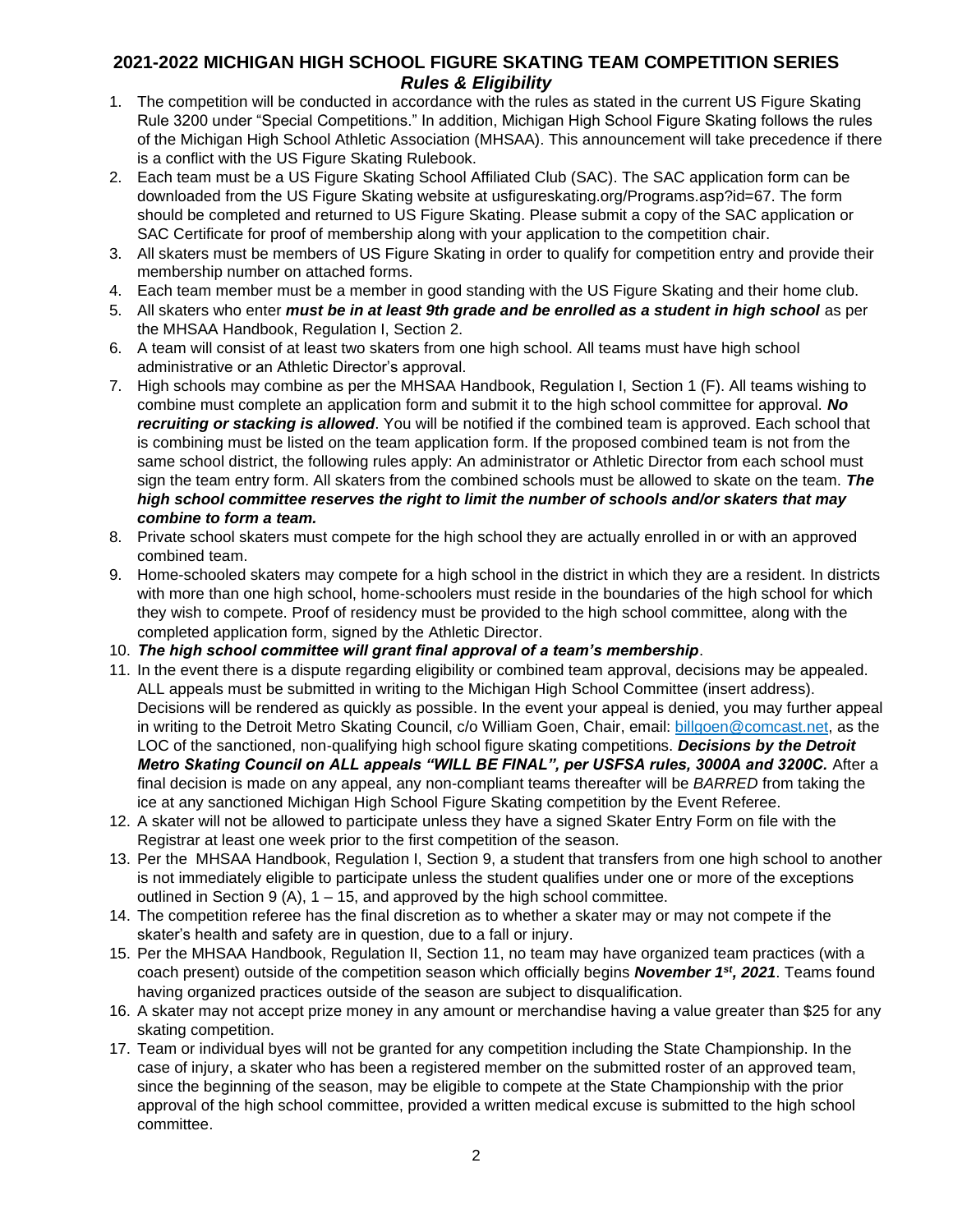- 18. The high school committee reserves the right to limit the number of entries, eliminate events due to insufficient entries, and combine or divide groups as necessary.
- 19. *Late entries will not be accepted. If all paper work is not turned in on time. Any late entries may or may not be accepted at the discretion of the high school committee based on availability.*
- 20. *No skaters may be added after the November 1, 2021 deadline, except with special permission of the registrar*.
- 21. No event will be canceled unless there is a state of Emergency declared in the area where the rink is located, even if school districts of participating teams have closed or cancelled events. Points will be awarded based on teams participating. There will be no refunds.
- 22. Team banners are encouraged.
- 23. No food is allowed in the arenas.
- 24. Unsportsmanlike conduct & foul language will not be tolerated at any competition and is grounds for disqualification.
- 25. This competition is hosted by the Member Club and sanctioned by US Figure Skating (SR 3.09 and SR 4.00). The Sanction Numbers for all meets and the state competition are listed on page 5 of this document. All coaches must be in compliance with Rule 1310, MR 5.11, MR 5.12, MR 5.13 or they will not be allowed to coach athletes, nor have contact, either directly or indirectly, at a venue for practice and/or at US Figure Skating events (US Figure Skating tests, competitions, performance activities, club ice, and workshops).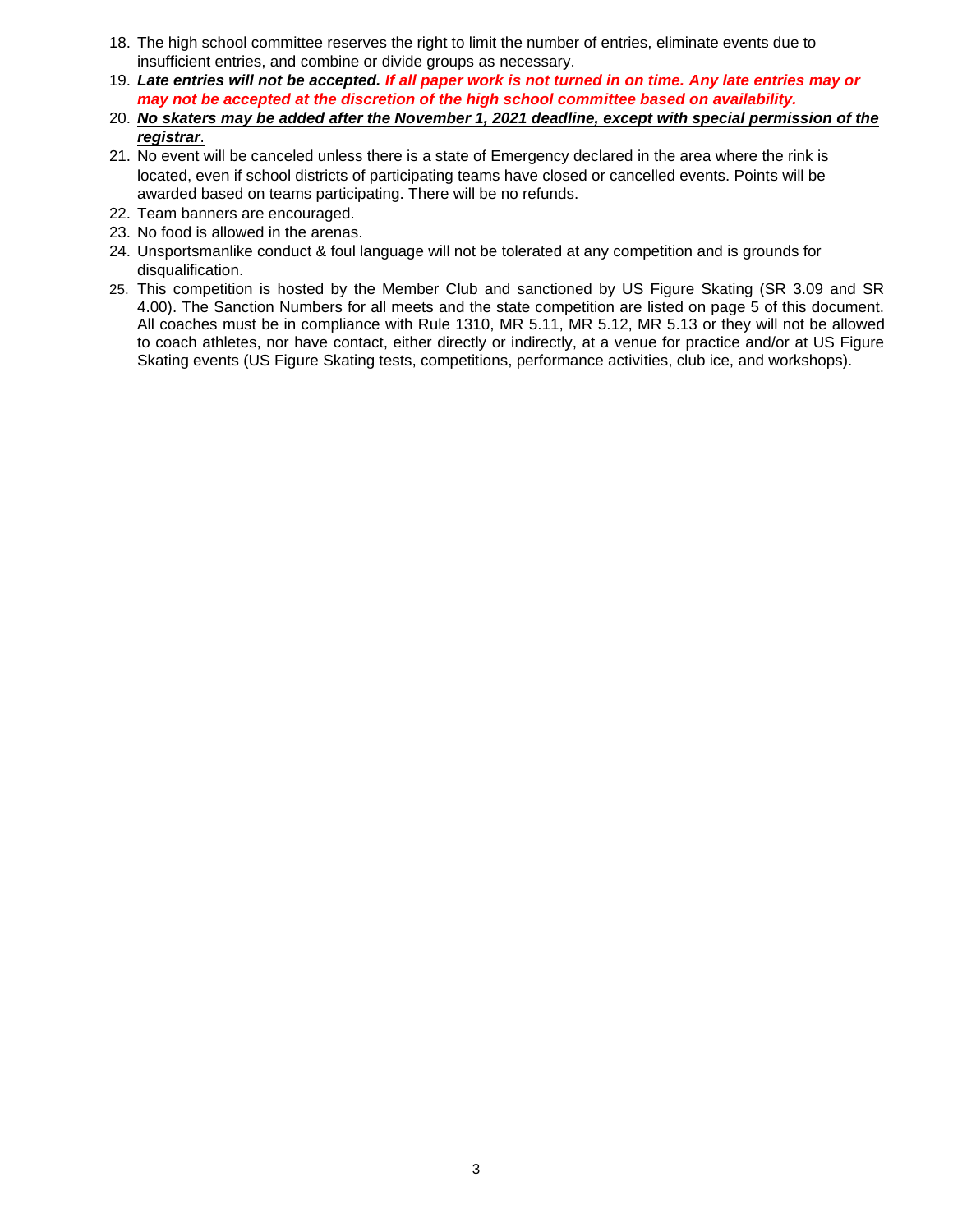## **2021-2022 MICHIGAN HIGH SCHOOL FIGURE SKATING TEAM COMPETITION SERIES** *Team/State Event Rules*

- 1. If there are not at least two Level C/Low teams in a district, skaters will have the option to move up to Level B/Intermediate.
- 2. Skaters must compete at their test level or higher based on their US Figure Skating freestyle and moves-in-the-field test levels as of November 1, 2021 (ISI level equivalency on page one).
- 3. Skaters may move between levels at any given event as long as they qualify for that level. Skaters may only compete in one level for Jumps/Spins and one level for Moves at each event. In order to qualify for the State Championship, a skater must have participated at that level in at least one regular season team event.
- 4. All genders will skate on the same team.
- 5. Level A/High, B/Intermediate, and C/Low Teams must have a minimum of two skaters on their roster. **No skater to skate more than two elements in each discipline per level (spins, jumps, moves).**
- 6. Teams will be required to submit a Team Event Roster at check-in at least 10 minutes prior to the start of each team competition. All skaters on the team roster must be listed. If a skater is not participating due to absence, injury, or discipline, please indicate the reason in the notes column. Once the roster has been turned in, substitutions only under extenuating circumstances with Referee approval.
- 7. Only one skater per team may warm up each element.
- 8. Each team will be allowed one retry per team per level (A/High, B/Intermediate, C/Low) at Team Competitions. **The second attempt has to be the exact same element as the first attempt by the same skater.** The second attempt will count regardless of whether or not it was better than the first attempt. The skater will signal for a retry immediately by raising their hand. The Referee will raise their hand in return in acknowledgement of the request for a retry.
- 9. If a team does not have a skater eligible to perform an element, the team will receive no credit for that element.
- 10. If a team cannot participate at one of the district competitions, that team will receive no points for that competition.
- 12. There will be no tie-breaker for regular season events.
- 13. Any grievance of any event must be made within 15 minutes after the results of that event have been posted. Grievances must be submitted in writing only **by the grieving team coach** to the referee of the meet.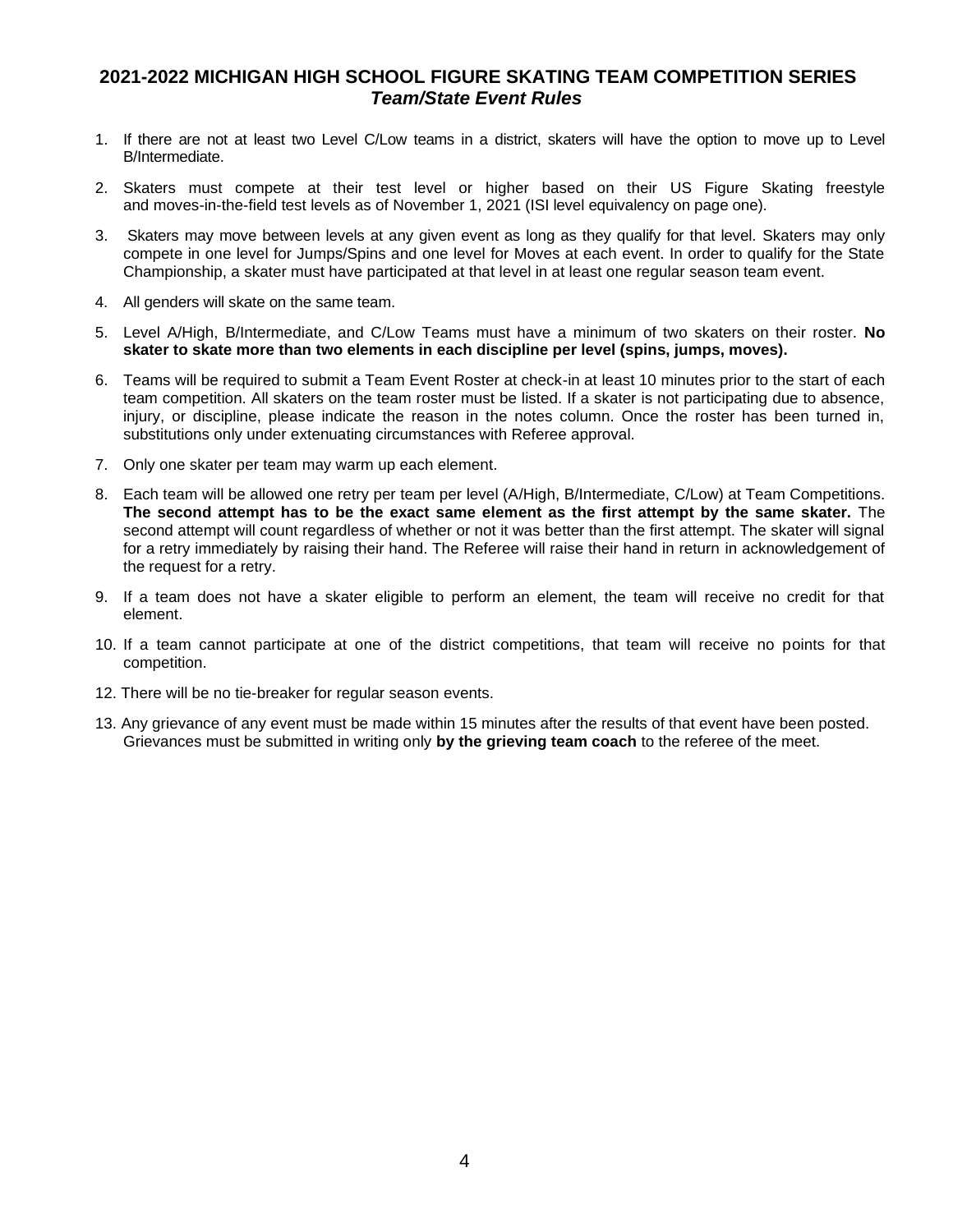# **2021-2022 MICHIGAN HIGH SCHOOL FIGURE SKATING STATE CHAMPIONSHIP Team Events**

### **Note: Where an element varies for each regular season competition, the team may choose any of the elements listed for the state championship.**

#### **Level A/High**

| <b>Spins</b>                                                                                                                                                                                                                                                                                                 | <b>Jumps</b>                                                                                                                                  | <b>Moves</b>                                                                                                                                                                                                                                                        |  |  |  |  |
|--------------------------------------------------------------------------------------------------------------------------------------------------------------------------------------------------------------------------------------------------------------------------------------------------------------|-----------------------------------------------------------------------------------------------------------------------------------------------|---------------------------------------------------------------------------------------------------------------------------------------------------------------------------------------------------------------------------------------------------------------------|--|--|--|--|
| <b>No Restrictions</b>                                                                                                                                                                                                                                                                                       | <b>No Restrictions</b>                                                                                                                        | <b>No Restrictions</b>                                                                                                                                                                                                                                              |  |  |  |  |
| Comp 1 - Sit spin, 6 revolutions in<br>1.<br>basic sit position before any<br>change in sit position. Sit behind,<br>forward, etc.<br>Comp 2 – Up Right Front to Back-<br>4 revolutions each foot. No<br>Feature changes.<br>$Comp 3 - Camel spin, 6$<br>revolutions in<br>position, no catch foot position. | Comp 1 - Double Flip or Double Toe-<br>1)<br>Loop<br>Comp 2 - Double Loop or Double<br>Salchow<br>Comp 3 - Double Lutz or Double Toe-<br>Loop | Spiral Sequence - Serpentine or Circular.<br>1)<br>See US Figure Skating rulebook for<br>description of spirals which may be<br>included. Only first 3 spirals will be<br>counted by the judges. No more than 3<br>steps between spirals. No catch-foot<br>spirals. |  |  |  |  |
| Layback or Cross foot Spin, 6<br>2.<br>revolutions (Bielman or hair-cutter<br>not counted)                                                                                                                                                                                                                   | Comp 1 & 2 - Single Axel<br>2)<br>Comp 3 – Single Axel or Double Axel                                                                         | Comp 1 - Back loops BO pattern (Jr 5a)<br>2)<br>Comp 2 - Forward loops (Novice 4)<br>Comp 3 - Back loops BI pattern (Jr 5b)                                                                                                                                         |  |  |  |  |
| 3.<br>Flying Spin – No changes of<br>position or foot. 6 revolutions.                                                                                                                                                                                                                                        | Combination Jump - Double/Double or<br>3)<br>Triple/Double Jump                                                                               | Ina Bauer or Spread Eagle. Only one<br>3)<br>named element will be counted                                                                                                                                                                                          |  |  |  |  |
| Combination Spin - Must include<br>4.<br>3 positions, 1 change of foot.<br>2 revolutions each position.                                                                                                                                                                                                      | Split Jump Sequence<br>$\vert 4 \rangle$<br>(only the first 3 will be counted). No<br>additional elements in-between split<br>jumps.          | 4)<br>Straight Line Step Sequence (either foot<br>of choice (Jr 6)                                                                                                                                                                                                  |  |  |  |  |

### **Level B/Intermediate**

| <b>Spins</b>                                                                                                                                                                                                                      | Jumps                                                                                                           | <b>Moves</b>                                                                                                                                             |
|-----------------------------------------------------------------------------------------------------------------------------------------------------------------------------------------------------------------------------------|-----------------------------------------------------------------------------------------------------------------|----------------------------------------------------------------------------------------------------------------------------------------------------------|
| <b>Must not have passed</b><br><b>Intermediate Freestyle</b>                                                                                                                                                                      | <b>Must not have passed</b><br><b>Intermediate Freestyle</b>                                                    | <b>Must not have passed Novice Moves</b>                                                                                                                 |
| $\vert$ 1)<br>Comp $1$ – Camel, 4 revolutions in basic<br>camel position. No catch foot camels.<br>Comp 2 - Layback or Upright, 4<br>revolutions in basic position.<br>Comp 3 - Sit spin in basic sit position, 4<br>revolutions. | Comp 1 - Single Flip or Salchow<br>1)<br>Comp 2 - Single Lutz or ToeLoop<br>Comp 3 - Single Lutz or Dbl Salchow | Ina Bauer, Back Spiral or Spread Eagle<br>1)<br>(one position only, may change edge;<br>may not change feet or combine<br>above). No catch-foot spirals. |
| 2)<br>Forward Scratch Spin, 4 revolutions.                                                                                                                                                                                        | 2)<br>Single Axel or Double Toe Loop                                                                            | 8-Step Mohawk Sequence (Juv 3)<br>2)                                                                                                                     |
| 3)<br>Back Spin - Position optional, 4<br>revolutions.                                                                                                                                                                            | 3)<br>Combination Jump - Single/Single or<br>Double/Single Jump                                                 | Forward Spiral. No catch-foot spirals.<br>3)                                                                                                             |
| 4)<br>Combination Spin - 1 change of foot,<br>4 revolutions each foot.                                                                                                                                                            | Single Loop<br>4)                                                                                               | Comp $1 - FO$ Twizzles R & L (Int 4a)<br>4)<br>Comp 2 - 5-Step Mohawk Sequence<br>(prejuv 6)<br>Comp $3 - FI$ Twizzles R & L (Int 4b)                    |

### **Level C/Low**

| <b>SPINS-Must not have passed</b><br><b>Preliminary Freestyle</b> |                                            |    | JUMPS-Must not have passed<br><b>Preliminary Freestyle</b>    | <b>MOVES-Must not have passed</b><br><b>Pre-juvenile Moves</b> |                                                                                                            |  |  |  |
|-------------------------------------------------------------------|--------------------------------------------|----|---------------------------------------------------------------|----------------------------------------------------------------|------------------------------------------------------------------------------------------------------------|--|--|--|
|                                                                   | 2 Foot Spin, 3 revolutions                 |    | 1. $\frac{1}{2}$ Jump (waltz, 1/2 flip or $\frac{1}{2}$ lutz) |                                                                | Forward Right & Left<br>Spiral. (Pre-Pre #3). No<br>catch-foot spirals.                                    |  |  |  |
|                                                                   | 2. Forward Upright Spin, 3<br>revolutions. | 2. | Single Toe-Loop                                               | 2.                                                             | <b>Basic Consecutive Edges</b><br>(Pre- Preliminary #2 skater<br>will perform BO and BI<br>patterns only.) |  |  |  |
| 3.                                                                | Sit Spin, 3 revolutions.                   | 3. | Combination Jump - Single/Single<br>(no Axel, waltz jump ok)  | 3.                                                             | Forward Power 3s (R & L)<br>(Prelim 3)                                                                     |  |  |  |
| 4.                                                                | Back upright spin, 3 revolutions.          |    | Single Salchow                                                | 4.                                                             | Alternating Forward 3s.<br>(Prelim #4)                                                                     |  |  |  |

**All LEVELS: Spins at all levels are to be held in the basic position for the required revolutions. Features will be given value, but only if the required revolutions are accomplished. Combination spins must be held for the required revolutions as stated.**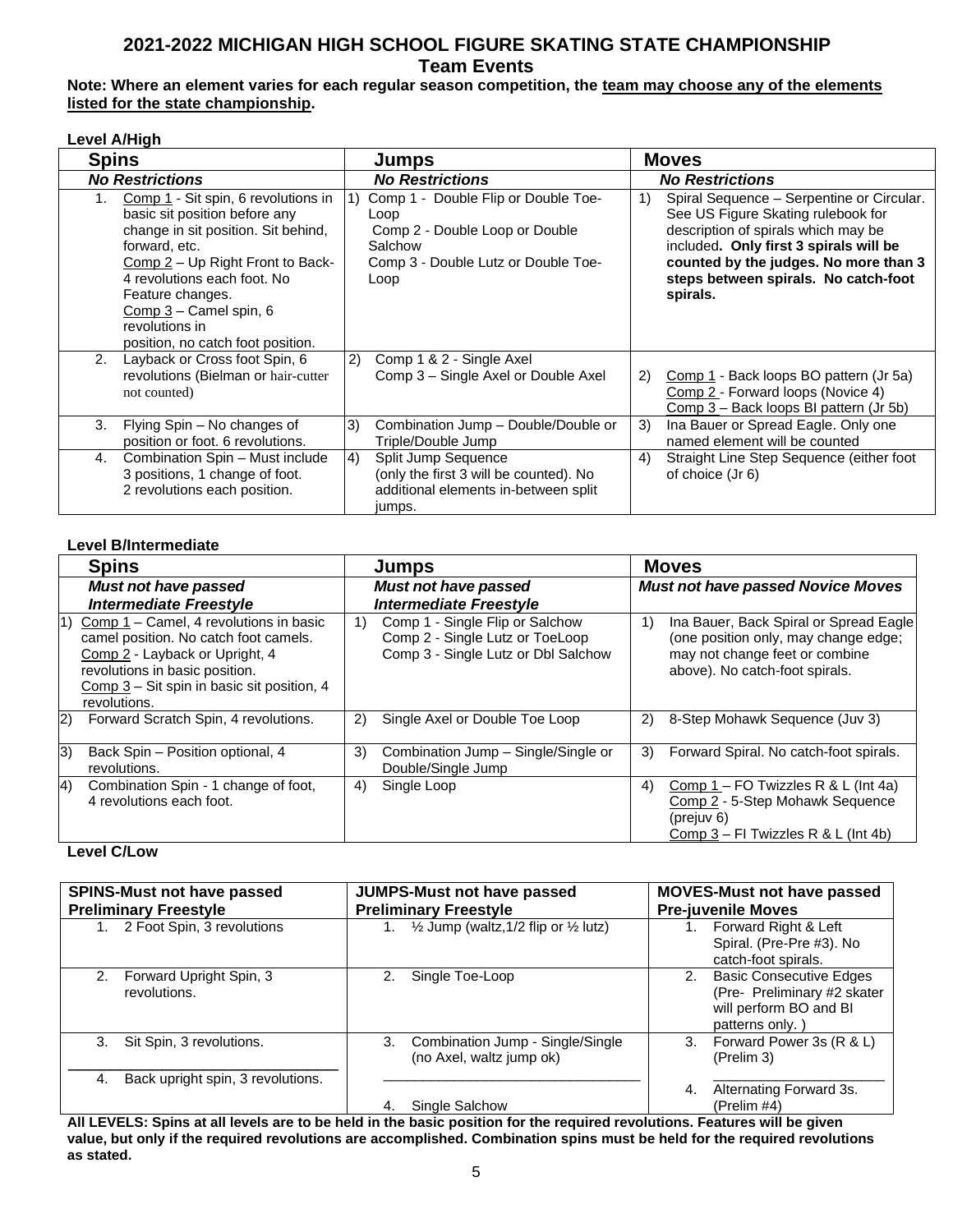# **2021-2022 MICHIGAN HIGH SCHOOL FIGURE SKATING TEAM COMPETITION SERIES**

## **Individual Events**

#### **Music:**

CDs only, one-track only, marked with skater's name, school, level, and program length. CDs must be turned in at registration. **Bring a back-up CD**.

#### **Eligibility:**

Skaters may not skate below their US Figure Skating test level as of November 1, 2021, but may skate up one level higher (ISI level equivalency on page one). Skaters may compete in a maximum of 2 individual events, which may be any combination of Excel, Solo Dance, Artistic and Duet events. Duet event teams must be comprised of exactly 2 skaters, both representing the same school/team.

| <b>Long Program</b>            | Time              | <b>Rules</b>                                              |
|--------------------------------|-------------------|-----------------------------------------------------------|
| Excel Beginner                 | 1:40 max.         | Beginner elements; See USFS rules                         |
| Excel High Beginner            | 1:40 max.         | High Beginner elements; See USFS rules                    |
| <b>Excel Pre-Preliminary</b>   | $1:40$ max.       | Excel See USFS rules                                      |
| <b>Excel Preliminary</b>       | $2:00 + 10$ sec   | <b>Excel See USFS rules</b>                               |
| <b>Excel Preliminary Plus</b>  | $2:00 + 10$ sec   | <b>Excel See USFS rules</b>                               |
| <b>Excel Pre-Juvenile</b>      | $2:00 +/- 10$ sec | Excel See USFS rules                                      |
| Excel Pre-Juvenile Plus        | $2.00 +/- 10$ sec | Excel See USFS rules                                      |
| Excel Juvenile                 | $2:30 +/- 10$ sec | Excel See USFS rules                                      |
| Excel Juvenile Plus            | $2:30 +/- 10$ sec | Excel See USFS rules                                      |
| Excel Intermediate             | $3:00 +/- 10$ sec | Excel See USFS rules                                      |
| <b>Excel Intermediate Plus</b> | $3:00 +/- 10$ sec | Excel See USFS rules                                      |
| <b>Excel Novice</b>            | $3:30 +/- 10$ sec | Excel See USFS rules (Ladies and Men combined; use Ladies |
|                                |                   | timing for all)                                           |
| <b>Excel Junior</b>            | $3:30 +/- 10$ sec | Excel See USFS rules (Ladies and Men combined; use Ladies |
|                                |                   | timing for all)                                           |
| <b>Excel Senior</b>            | $4:00 + - 10$ sec | Excel See USFS (Ladies and Men combined; use Ladies       |
|                                |                   | timing for all)                                           |

Excel chart available at: http:www.usfigureskating.org/content/Excel%20Free%20Skate%20Requirements%20Final.pdf

**SOLO DANCE EVENT** *If a skater has passed the first Dance at a level, they must skate at that level or one level higher*.

| Level         | <b>Dance</b>       | <b>Rules</b> | Level    | <b>Dance</b>    | <b>Rules</b> |
|---------------|--------------------|--------------|----------|-----------------|--------------|
| Preliminary   | Dutch Waltz        | 2 patterns   | Silver   | Tango           | 2 patterns   |
| Pre-Bronze    | <b>Swing Dance</b> | 2 patterns   | Pre-Gold | <b>Blues</b>    | 3 patterns   |
| <b>Bronze</b> | Willow Waltz       | 2 patterns   | Gold     | Argentine Tango | 2 patterns   |
| Pre-Silver    | Fourteenstep       | 3 patterns   |          |                 |              |

#### **ARTISTIC SHOWCASE EVENT**

*Programs are to be skated to music and should be designed to entertain and/or emotionally move the audience. Costumes are encouraged. Hand Held Props only - must stay with the skater for the entire performance - may not be placed or tossed on the ice. Duets must skate at the level of the highest skater.*

| Event                | <b>Freestyle Level</b>                            | <b>Time</b>        | <b>Rules</b>                                           |
|----------------------|---------------------------------------------------|--------------------|--------------------------------------------------------|
| Artistic Solo        | No Test-PrePreliminary<br>(max Preliminary Moves) | Max 1:30 minutes   | Max PrePreliminary Moves. No Axels or<br>double jumps. |
| Artistic Solo        | Preliminary-Pre Juvenile                          | Max 1:40 minutes   | No Axels or double jumps.                              |
| Artistic Solo        | Juvenile - Novice                                 | Max 2:10 minutes   | No double jumps.                                       |
| Artistic Solo        | Junior - Senior                                   | Max 2:40 minutes   | May include one double jump.                           |
| <b>Artistic Duet</b> | No Test- Pre-Prelimary                            | Max $1:30$ minutes | No Axels or double jumps (max 2<br>skaters/team)       |
| <b>Artistic Duet</b> | Preliminary-Pre-Juvenile                          | Max 1:30 minutes   | No Axels or double jumps (max 2)<br>skater/team)       |
| <b>Artistic Duet</b> | Juvenile - Novice                                 | Max 2:10 minutes   | May include one double jump (max 2 skaters)            |
| <b>Artistic Duet</b> | Junior - Senior                                   | Max 2:30 minutes   | May include one double jump (max 2 skaters)            |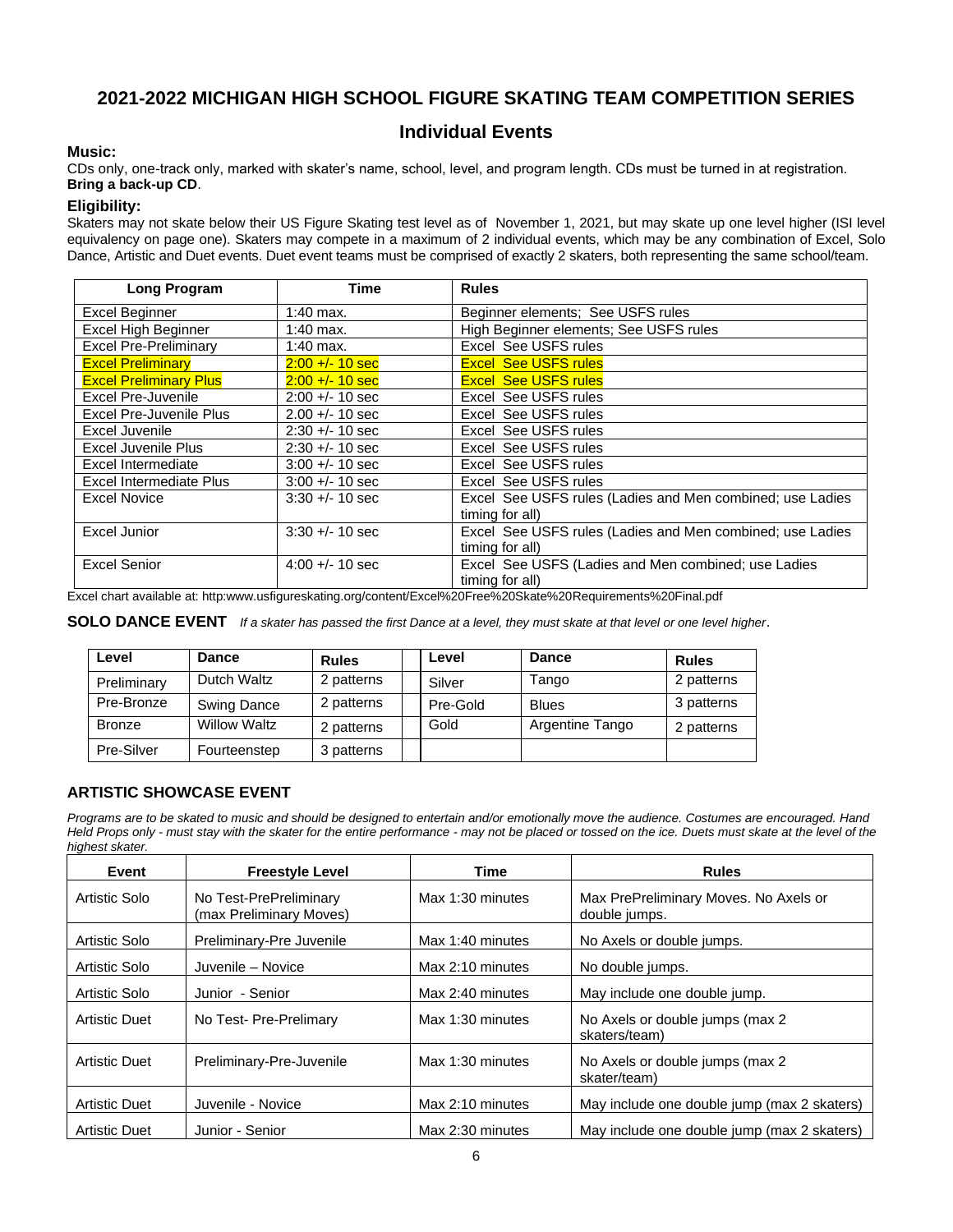### **PAYMENT AND FORMS MUST BE POSTMARKED BY FEBRUARY 14, 2022 ANY FORMS POSTMARKED FEBRUARY 15, 2021 AND AFTER WILL BE CHARGED A \$35.00 LATE FEE**

District # 1.1 million 2.1 million Name of Team 1.1 million 2.1 million 2.1 million 2.1 million 2.1 million 2. Name of Coach

**MAXIMUM OF 2 EVENTS PER SKATER. SKATERS MAY NOT SKATE BELOW THEIR US FIGURE SKATING OR ISI TEST LEVEL AS OF NOVEMBER 1, 2021, BUT MAY SKATE UP ONE LEVEL HIGHER (ISI LEVEL EQUIVALENCY ON PAGE ONE). SKATERS MAY COMPETE IN A MAXIMUM OF TWO INDIVIDUAL EVENTS, BUT NOT ALLOWED TO COMPETE IN TWO FREE SKATING EVENT CATEGORIES. SKATERS MAY SKATE IN TWO DANCE EVENTS. ARTISTIC SOLO AND ARTISTIC DUET ARE CONSIDERED DIFFERENT CATEGORIES.** 

**Late entries will be accepted at the discretion of the Competition Committee. Changes will only be made if a mistake in made on the part of the Registrar. No special requests will be taken for scheduling of Individual Events. Any change to skating level or event after the deadline might be subjected to a \$15.00 administration fee.** 

\_\_\_\_\_\_\_\_\_\_\_\_\_\_\_\_\_\_\_\_\_\_\_\_\_\_\_\_\_\_\_\_\_\_\_\_\_\_\_\_\_\_\_\_\_\_\_\_\_\_\_\_\_\_\_\_\_\_\_\_\_\_\_\_\_\_\_\_\_\_\_\_\_\_\_ \_\_\_\_\_\_\_\_\_\_\_\_\_\_\_\_\_\_\_\_\_\_\_\_\_\_\_\_\_\_\_\_\_\_\_\_\_\_\_\_\_\_\_\_\_\_\_\_\_\_\_\_\_\_\_\_\_\_\_\_\_\_\_\_\_\_\_\_\_\_\_\_\_\_\_ \_\_\_\_\_\_\_\_\_\_\_\_\_\_\_\_\_\_\_\_\_\_\_\_\_\_\_\_\_\_\_\_\_\_\_\_\_\_\_\_\_\_\_\_\_\_\_\_\_\_\_\_\_\_\_\_\_\_\_\_\_\_\_\_\_\_\_\_\_\_\_\_\_\_\_ \_\_\_\_\_\_\_\_\_\_\_\_\_\_\_\_\_\_\_\_\_\_\_\_\_\_\_\_\_\_\_\_\_\_\_\_\_\_\_\_\_\_\_\_\_\_\_\_\_\_\_\_\_\_\_\_\_\_\_\_\_\_\_\_\_\_\_\_\_\_\_\_\_\_\_ \_\_\_\_\_\_\_\_\_\_\_\_\_\_\_\_\_\_\_\_\_\_\_\_\_\_\_\_\_\_\_\_\_\_\_\_\_\_\_\_\_\_\_\_\_\_\_\_\_\_\_\_\_\_\_\_\_\_\_\_\_\_\_\_\_\_\_\_\_\_\_\_\_\_\_

\_\_\_\_\_\_\_\_\_\_\_\_\_\_\_\_\_\_\_\_\_\_\_\_\_\_\_\_\_\_\_\_\_\_\_\_\_\_\_\_\_\_\_\_\_\_\_\_\_\_\_\_\_\_\_\_\_\_\_\_\_\_\_\_\_\_\_\_\_\_\_\_\_\_\_ \_\_\_\_\_\_\_\_\_\_\_\_\_\_\_\_\_\_\_\_\_\_\_\_\_\_\_\_\_\_\_\_\_\_\_\_\_\_\_\_\_\_\_\_\_\_\_\_\_\_\_\_\_\_\_\_\_\_\_\_\_\_\_\_\_\_\_\_\_\_\_\_\_\_\_ \_\_\_\_\_\_\_\_\_\_\_\_\_\_\_\_\_\_\_\_\_\_\_\_\_\_\_\_\_\_\_\_\_\_\_\_\_\_\_\_\_\_\_\_\_\_\_\_\_\_\_\_\_\_\_\_\_\_\_\_\_\_\_\_\_\_\_\_\_\_\_\_\_\_\_ \_\_\_\_\_\_\_\_\_\_\_\_\_\_\_\_\_\_\_\_\_\_\_\_\_\_\_\_\_\_\_\_\_\_\_\_\_\_\_\_\_\_\_\_\_\_\_\_\_\_\_\_\_\_\_\_\_\_\_\_\_\_\_\_\_\_\_\_\_\_\_\_\_\_\_ \_\_\_\_\_\_\_\_\_\_\_\_\_\_\_\_\_\_\_\_\_\_\_\_\_\_\_\_\_\_\_\_\_\_\_\_\_\_\_\_\_\_\_\_\_\_\_\_\_\_\_\_\_\_\_\_\_\_\_\_\_\_\_\_\_\_\_\_\_\_\_\_\_\_\_

\_\_\_\_\_\_\_\_\_\_\_\_\_\_\_\_\_\_\_\_\_\_\_\_\_\_\_\_\_\_\_\_\_\_\_\_\_\_\_\_\_\_\_\_\_\_\_\_\_\_\_\_\_\_\_\_\_\_\_\_\_\_\_\_\_\_\_\_\_\_\_\_\_\_\_ \_\_\_\_\_\_\_\_\_\_\_\_\_\_\_\_\_\_\_\_\_\_\_\_\_\_\_\_\_\_\_\_\_\_\_\_\_\_\_\_\_\_\_\_\_\_\_\_\_\_\_\_\_\_\_\_\_\_\_\_\_\_\_\_\_\_\_\_\_\_\_\_\_\_\_ \_\_\_\_\_\_\_\_\_\_\_\_\_\_\_\_\_\_\_\_\_\_\_\_\_\_\_\_\_\_\_\_\_\_\_\_\_\_\_\_\_\_\_\_\_\_\_\_\_\_\_\_\_\_\_\_\_\_\_\_\_\_\_\_\_\_\_\_\_\_\_\_\_\_\_ \_\_\_\_\_\_\_\_\_\_\_\_\_\_\_\_\_\_\_\_\_\_\_\_\_\_\_\_\_\_\_\_\_\_\_\_\_\_\_\_\_\_\_\_\_\_\_\_\_\_\_\_\_\_\_\_\_\_\_\_\_\_\_\_\_\_\_\_\_\_\_\_\_\_\_ \_\_\_\_\_\_\_\_\_\_\_\_\_\_\_\_\_\_\_\_\_\_\_\_\_\_\_\_\_\_\_\_\_\_\_\_\_\_\_\_\_\_\_\_\_\_\_\_\_\_\_\_\_\_\_\_\_\_\_\_\_\_\_\_\_\_\_\_\_\_\_\_\_\_\_

# PLEASE PRINT LEGIBLY

EXCEL BEGINNER FS

EXCEL HIGH BEGINNER FS

EXCEL PRE-PRELIMINARY

EXCEL PRELIMINARY

\_\_\_\_\_\_\_\_\_\_\_\_\_\_\_\_\_\_\_\_\_\_\_\_\_\_\_\_\_\_\_\_\_\_\_\_\_\_\_\_\_\_\_\_\_\_\_\_\_\_\_\_\_\_\_\_\_\_\_\_\_\_\_\_\_\_\_\_\_\_\_\_\_\_\_ \_\_\_\_\_\_\_\_\_\_\_\_\_\_\_\_\_\_\_\_\_\_\_\_\_\_\_\_\_\_\_\_\_\_\_\_\_\_\_\_\_\_\_\_\_\_\_\_\_\_\_\_\_\_\_\_\_\_\_\_\_\_\_\_\_\_\_\_\_\_\_\_\_\_\_ \_\_\_\_\_\_\_\_\_\_\_\_\_\_\_\_\_\_\_\_\_\_\_\_\_\_\_\_\_\_\_\_\_\_\_\_\_\_\_\_\_\_\_\_\_\_\_\_\_\_\_\_\_\_\_\_\_\_\_\_\_\_\_\_\_\_\_\_\_\_\_\_\_\_\_ \_\_\_\_\_\_\_\_\_\_\_\_\_\_\_\_\_\_\_\_\_\_\_\_\_\_\_\_\_\_\_\_\_\_\_\_\_\_\_\_\_\_\_\_\_\_\_\_\_\_\_\_\_\_\_\_\_\_\_\_\_\_\_\_\_\_\_\_\_\_\_\_\_\_\_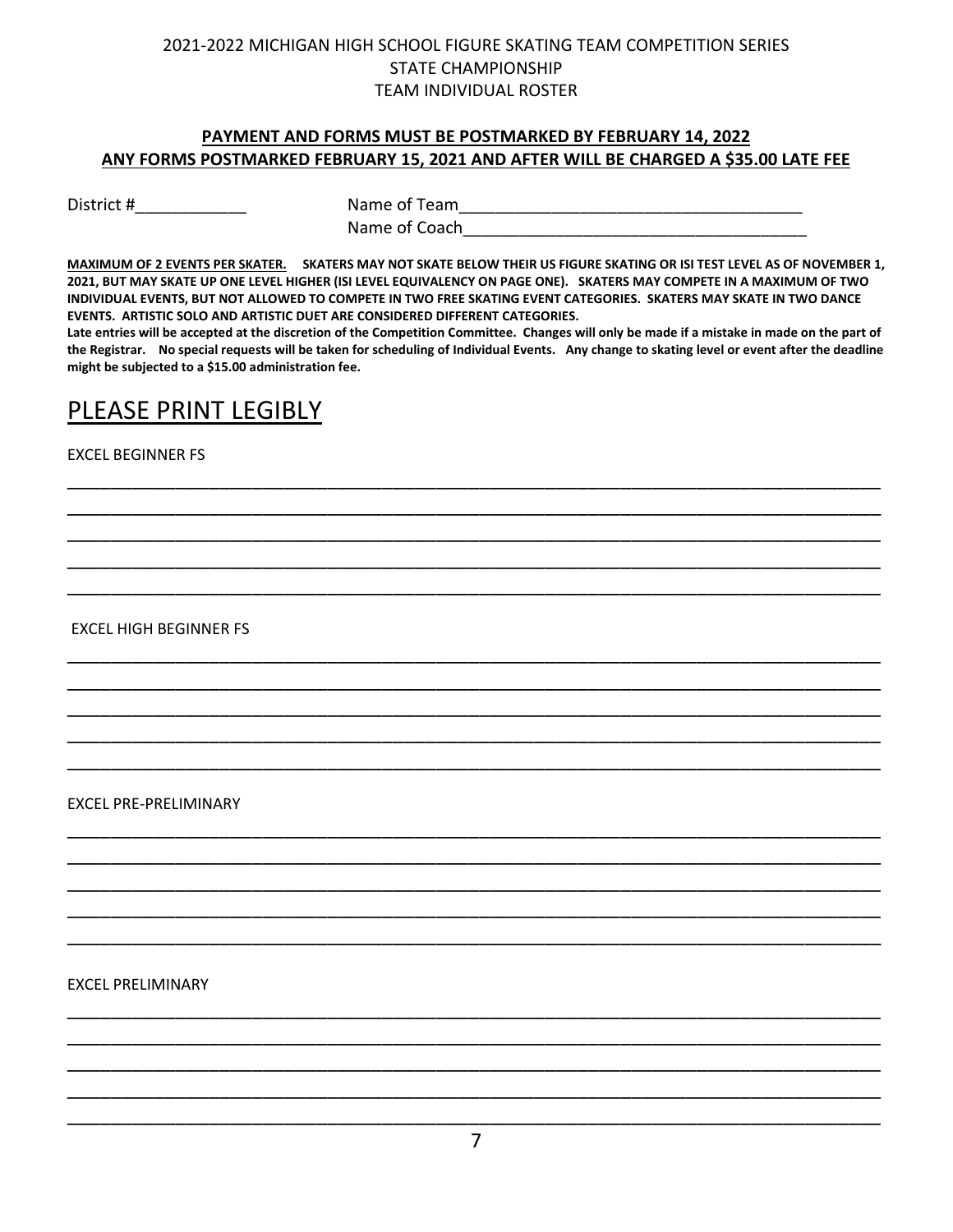## **PAYMENT AND FORMS MUST BE POSTMARKED BY FEBRUARY 14, 2022 ANY FORMS POSTMARKED FEBRUARY 15, 2021 AND AFTER WILL BE CHARGED A \$35.00 LATE FEE**

District #\_\_\_\_\_\_\_\_\_\_\_\_ Name of Team\_\_\_\_\_\_\_\_\_\_\_\_\_\_\_\_\_\_\_\_\_\_\_\_\_\_\_\_\_\_\_\_\_\_\_\_\_ Name of Coach

**MAXIMUM OF 2 EVENTS PER SKATER. SKATERS MAY NOT SKATE BELOW THEIR US FIGURE SKATING OR ISI TEST LEVEL AS OF NOVEMBER 1, 2021, BUT MAY SKATE UP ONE LEVEL HIGHER (ISI LEVEL EQUIVALENCY ON PAGE ONE). SKATERS MAY COMPETE IN A MAXIMUM OF TWO INDIVIDUAL EVENTS, BUT NOT ALLOWED TO COMPETE IN TWO FREE SKATING EVENT CATEGORIES. SKATERS MAY SKATE IN TWO DANCE EVENTS. ARTISTIC SOLO AND ARTISTIC DUET ARE CONSIDERED DIFFERENT CATEGORIES.** 

**Late entries will be accepted at the discretion of the Competition Committee. Changes will only be made if a mistake in made on the part of the Registrar. No special requests will be taken for scheduling of Individual Events. Any change to skating level or event after the deadline might be subjected to a \$15.00 administration fee.** 

\_\_\_\_\_\_\_\_\_\_\_\_\_\_\_\_\_\_\_\_\_\_\_\_\_\_\_\_\_\_\_\_\_\_\_\_\_\_\_\_\_\_\_\_\_\_\_\_\_\_\_\_\_\_\_\_\_\_\_\_\_\_\_\_\_\_\_\_\_\_\_\_\_\_\_ \_\_\_\_\_\_\_\_\_\_\_\_\_\_\_\_\_\_\_\_\_\_\_\_\_\_\_\_\_\_\_\_\_\_\_\_\_\_\_\_\_\_\_\_\_\_\_\_\_\_\_\_\_\_\_\_\_\_\_\_\_\_\_\_\_\_\_\_\_\_\_\_\_\_\_ \_\_\_\_\_\_\_\_\_\_\_\_\_\_\_\_\_\_\_\_\_\_\_\_\_\_\_\_\_\_\_\_\_\_\_\_\_\_\_\_\_\_\_\_\_\_\_\_\_\_\_\_\_\_\_\_\_\_\_\_\_\_\_\_\_\_\_\_\_\_\_\_\_\_\_ \_\_\_\_\_\_\_\_\_\_\_\_\_\_\_\_\_\_\_\_\_\_\_\_\_\_\_\_\_\_\_\_\_\_\_\_\_\_\_\_\_\_\_\_\_\_\_\_\_\_\_\_\_\_\_\_\_\_\_\_\_\_\_\_\_\_\_\_\_\_\_\_\_\_\_

\_\_\_\_\_\_\_\_\_\_\_\_\_\_\_\_\_\_\_\_\_\_\_\_\_\_\_\_\_\_\_\_\_\_\_\_\_\_\_\_\_\_\_\_\_\_\_\_\_\_\_\_\_\_\_\_\_\_\_\_\_\_\_\_\_\_\_\_\_\_\_\_\_\_\_ \_\_\_\_\_\_\_\_\_\_\_\_\_\_\_\_\_\_\_\_\_\_\_\_\_\_\_\_\_\_\_\_\_\_\_\_\_\_\_\_\_\_\_\_\_\_\_\_\_\_\_\_\_\_\_\_\_\_\_\_\_\_\_\_\_\_\_\_\_\_\_\_\_\_\_ \_\_\_\_\_\_\_\_\_\_\_\_\_\_\_\_\_\_\_\_\_\_\_\_\_\_\_\_\_\_\_\_\_\_\_\_\_\_\_\_\_\_\_\_\_\_\_\_\_\_\_\_\_\_\_\_\_\_\_\_\_\_\_\_\_\_\_\_\_\_\_\_\_\_\_ \_\_\_\_\_\_\_\_\_\_\_\_\_\_\_\_\_\_\_\_\_\_\_\_\_\_\_\_\_\_\_\_\_\_\_\_\_\_\_\_\_\_\_\_\_\_\_\_\_\_\_\_\_\_\_\_\_\_\_\_\_\_\_\_\_\_\_\_\_\_\_\_\_\_\_

\_\_\_\_\_\_\_\_\_\_\_\_\_\_\_\_\_\_\_\_\_\_\_\_\_\_\_\_\_\_\_\_\_\_\_\_\_\_\_\_\_\_\_\_\_\_\_\_\_\_\_\_\_\_\_\_\_\_\_\_\_\_\_\_\_\_\_\_\_\_\_\_\_\_\_ \_\_\_\_\_\_\_\_\_\_\_\_\_\_\_\_\_\_\_\_\_\_\_\_\_\_\_\_\_\_\_\_\_\_\_\_\_\_\_\_\_\_\_\_\_\_\_\_\_\_\_\_\_\_\_\_\_\_\_\_\_\_\_\_\_\_\_\_\_\_\_\_\_\_\_ \_\_\_\_\_\_\_\_\_\_\_\_\_\_\_\_\_\_\_\_\_\_\_\_\_\_\_\_\_\_\_\_\_\_\_\_\_\_\_\_\_\_\_\_\_\_\_\_\_\_\_\_\_\_\_\_\_\_\_\_\_\_\_\_\_\_\_\_\_\_\_\_\_\_\_ \_\_\_\_\_\_\_\_\_\_\_\_\_\_\_\_\_\_\_\_\_\_\_\_\_\_\_\_\_\_\_\_\_\_\_\_\_\_\_\_\_\_\_\_\_\_\_\_\_\_\_\_\_\_\_\_\_\_\_\_\_\_\_\_\_\_\_\_\_\_\_\_\_\_\_

\_\_\_\_\_\_\_\_\_\_\_\_\_\_\_\_\_\_\_\_\_\_\_\_\_\_\_\_\_\_\_\_\_\_\_\_\_\_\_\_\_\_\_\_\_\_\_\_\_\_\_\_\_\_\_\_\_\_\_\_\_\_\_\_\_\_\_\_\_\_\_\_\_\_\_ \_\_\_\_\_\_\_\_\_\_\_\_\_\_\_\_\_\_\_\_\_\_\_\_\_\_\_\_\_\_\_\_\_\_\_\_\_\_\_\_\_\_\_\_\_\_\_\_\_\_\_\_\_\_\_\_\_\_\_\_\_\_\_\_\_\_\_\_\_\_\_\_\_\_\_ \_\_\_\_\_\_\_\_\_\_\_\_\_\_\_\_\_\_\_\_\_\_\_\_\_\_\_\_\_\_\_\_\_\_\_\_\_\_\_\_\_\_\_\_\_\_\_\_\_\_\_\_\_\_\_\_\_\_\_\_\_\_\_\_\_\_\_\_\_\_\_\_\_\_\_ \_\_\_\_\_\_\_\_\_\_\_\_\_\_\_\_\_\_\_\_\_\_\_\_\_\_\_\_\_\_\_\_\_\_\_\_\_\_\_\_\_\_\_\_\_\_\_\_\_\_\_\_\_\_\_\_\_\_\_\_\_\_\_\_\_\_\_\_\_\_\_\_\_\_\_

# PLEASE PRINT LEGIBLY

### EXCEL PRELIMINARY PLUS

EXCEL PRE-JUVENILE

EXCEL PRE-JUVENILE PLUS

EXCEL JUVENILE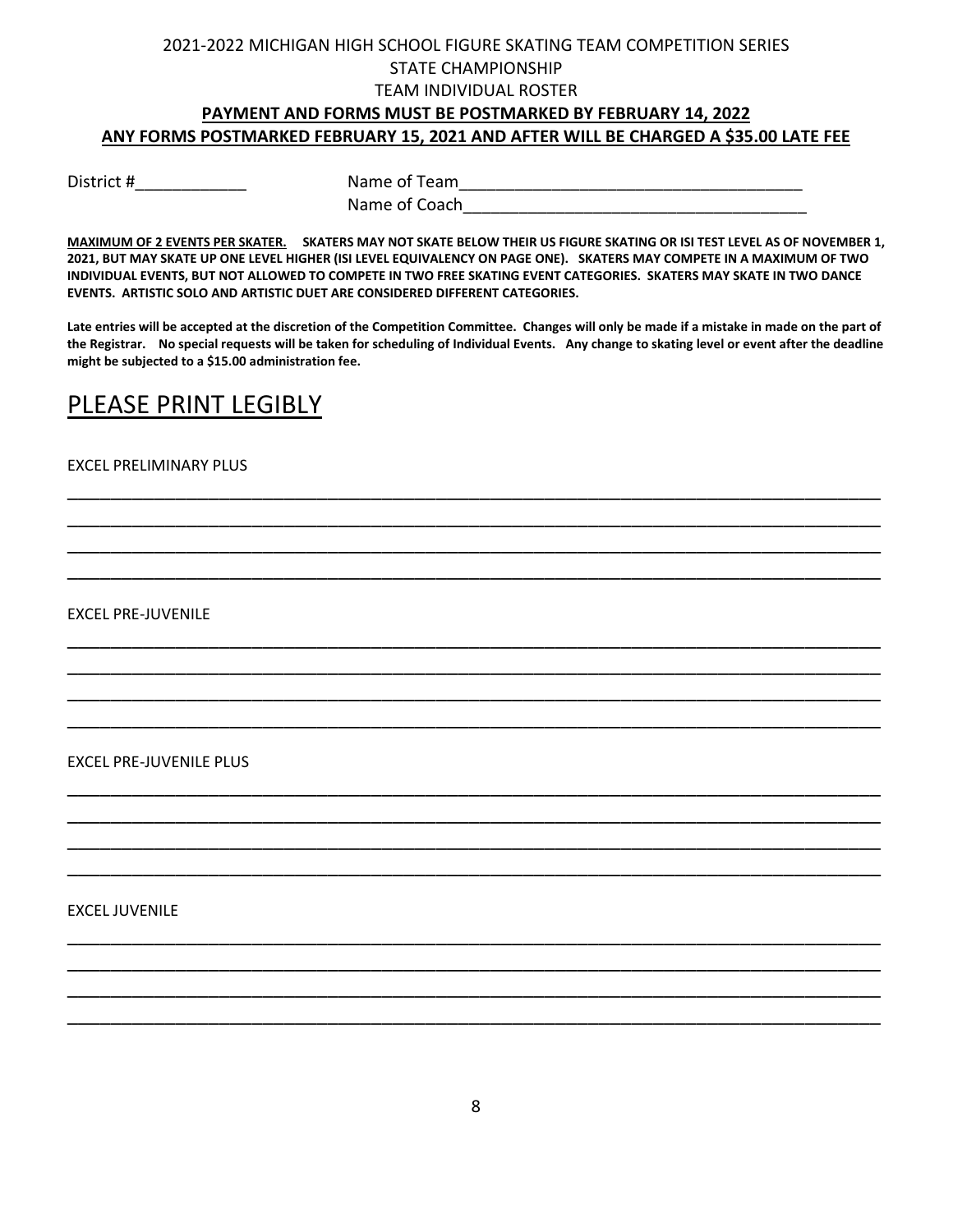# 2021-2022 MICHIGAN HIGH SCHOOL FIGURE SKATING TEAM COMPETITION SERIES STATE CHAMPIONSHIP

### TEAM INDIVIDUAL ROSTER

# **PAYMENT AND FORMS MUST BE POSTMARKED BY FEBRUARY 14, 2022**

**ANY FORMS POSTMARKED FEBRUARY 17, 2021 AND AFTER WILL BE CHARGED A \$35.00 LATE FEE**

District #\_\_\_\_\_\_\_\_\_\_\_\_ Name of Team\_\_\_\_\_\_\_\_\_\_\_\_\_\_\_\_\_\_\_\_\_\_\_\_\_\_\_\_\_\_\_\_\_\_\_\_\_ Name of Coach

**MAXIMUM OF 2 EVENTS PER SKATER. SKATERS MAY NOT SKATE BELOW THEIR US FIGURE SKATING OR ISI TEST LEVEL AS OF NOVEMBER 1, 2021, BUT MAY SKATE UP ONE LEVEL HIGHER (ISI LEVEL EQUIVALENCY ON PAGE ONE). SKATERS MAY COMPETE IN A MAXIMUM OF TWO INDIVIDUAL EVENTS, BUT NOT ALLOWED TO COMPETE IN TWO FREE SKATING EVENT CATEGORIES. SKATERS MAY SKATE IN TWO DANCE EVENTS. ARTISTIC SOLO AND ARTISTIC DUET ARE CONSIDERED DIFFERENT CATEGORIES.** 

**Late entries will be accepted at the discretion of the Competition Committee. Changes will only be made if a mistake in made on the part of the Registrar. No special requests will be taken for scheduling of Individual Events. Any change to skating level or event after the deadline might be subjected to a \$15.00 administration fee.** 

\_\_\_\_\_\_\_\_\_\_\_\_\_\_\_\_\_\_\_\_\_\_\_\_\_\_\_\_\_\_\_\_\_\_\_\_\_\_\_\_\_\_\_\_\_\_\_\_\_\_\_\_\_\_\_\_\_\_\_\_\_\_\_\_\_\_\_\_\_\_\_\_\_\_\_ \_\_\_\_\_\_\_\_\_\_\_\_\_\_\_\_\_\_\_\_\_\_\_\_\_\_\_\_\_\_\_\_\_\_\_\_\_\_\_\_\_\_\_\_\_\_\_\_\_\_\_\_\_\_\_\_\_\_\_\_\_\_\_\_\_\_\_\_\_\_\_\_\_\_\_ \_\_\_\_\_\_\_\_\_\_\_\_\_\_\_\_\_\_\_\_\_\_\_\_\_\_\_\_\_\_\_\_\_\_\_\_\_\_\_\_\_\_\_\_\_\_\_\_\_\_\_\_\_\_\_\_\_\_\_\_\_\_\_\_\_\_\_\_\_\_\_\_\_\_\_ \_\_\_\_\_\_\_\_\_\_\_\_\_\_\_\_\_\_\_\_\_\_\_\_\_\_\_\_\_\_\_\_\_\_\_\_\_\_\_\_\_\_\_\_\_\_\_\_\_\_\_\_\_\_\_\_\_\_\_\_\_\_\_\_\_\_\_\_\_\_\_\_\_\_\_

\_\_\_\_\_\_\_\_\_\_\_\_\_\_\_\_\_\_\_\_\_\_\_\_\_\_\_\_\_\_\_\_\_\_\_\_\_\_\_\_\_\_\_\_\_\_\_\_\_\_\_\_\_\_\_\_\_\_\_\_\_\_\_\_\_\_\_\_\_\_\_\_\_\_\_ \_\_\_\_\_\_\_\_\_\_\_\_\_\_\_\_\_\_\_\_\_\_\_\_\_\_\_\_\_\_\_\_\_\_\_\_\_\_\_\_\_\_\_\_\_\_\_\_\_\_\_\_\_\_\_\_\_\_\_\_\_\_\_\_\_\_\_\_\_\_\_\_\_\_\_ \_\_\_\_\_\_\_\_\_\_\_\_\_\_\_\_\_\_\_\_\_\_\_\_\_\_\_\_\_\_\_\_\_\_\_\_\_\_\_\_\_\_\_\_\_\_\_\_\_\_\_\_\_\_\_\_\_\_\_\_\_\_\_\_\_\_\_\_\_\_\_\_\_\_\_ \_\_\_\_\_\_\_\_\_\_\_\_\_\_\_\_\_\_\_\_\_\_\_\_\_\_\_\_\_\_\_\_\_\_\_\_\_\_\_\_\_\_\_\_\_\_\_\_\_\_\_\_\_\_\_\_\_\_\_\_\_\_\_\_\_\_\_\_\_\_\_\_\_\_\_

\_\_\_\_\_\_\_\_\_\_\_\_\_\_\_\_\_\_\_\_\_\_\_\_\_\_\_\_\_\_\_\_\_\_\_\_\_\_\_\_\_\_\_\_\_\_\_\_\_\_\_\_\_\_\_\_\_\_\_\_\_\_\_\_\_\_\_\_\_\_\_\_\_\_\_ \_\_\_\_\_\_\_\_\_\_\_\_\_\_\_\_\_\_\_\_\_\_\_\_\_\_\_\_\_\_\_\_\_\_\_\_\_\_\_\_\_\_\_\_\_\_\_\_\_\_\_\_\_\_\_\_\_\_\_\_\_\_\_\_\_\_\_\_\_\_\_\_\_\_\_ \_\_\_\_\_\_\_\_\_\_\_\_\_\_\_\_\_\_\_\_\_\_\_\_\_\_\_\_\_\_\_\_\_\_\_\_\_\_\_\_\_\_\_\_\_\_\_\_\_\_\_\_\_\_\_\_\_\_\_\_\_\_\_\_\_\_\_\_\_\_\_\_\_\_\_ \_\_\_\_\_\_\_\_\_\_\_\_\_\_\_\_\_\_\_\_\_\_\_\_\_\_\_\_\_\_\_\_\_\_\_\_\_\_\_\_\_\_\_\_\_\_\_\_\_\_\_\_\_\_\_\_\_\_\_\_\_\_\_\_\_\_\_\_\_\_\_\_\_\_\_

\_\_\_\_\_\_\_\_\_\_\_\_\_\_\_\_\_\_\_\_\_\_\_\_\_\_\_\_\_\_\_\_\_\_\_\_\_\_\_\_\_\_\_\_\_\_\_\_\_\_\_\_\_\_\_\_\_\_\_\_\_\_\_\_\_\_\_\_\_\_\_\_\_\_\_ \_\_\_\_\_\_\_\_\_\_\_\_\_\_\_\_\_\_\_\_\_\_\_\_\_\_\_\_\_\_\_\_\_\_\_\_\_\_\_\_\_\_\_\_\_\_\_\_\_\_\_\_\_\_\_\_\_\_\_\_\_\_\_\_\_\_\_\_\_\_\_\_\_\_\_ \_\_\_\_\_\_\_\_\_\_\_\_\_\_\_\_\_\_\_\_\_\_\_\_\_\_\_\_\_\_\_\_\_\_\_\_\_\_\_\_\_\_\_\_\_\_\_\_\_\_\_\_\_\_\_\_\_\_\_\_\_\_\_\_\_\_\_\_\_\_\_\_\_\_\_ \_\_\_\_\_\_\_\_\_\_\_\_\_\_\_\_\_\_\_\_\_\_\_\_\_\_\_\_\_\_\_\_\_\_\_\_\_\_\_\_\_\_\_\_\_\_\_\_\_\_\_\_\_\_\_\_\_\_\_\_\_\_\_\_\_\_\_\_\_\_\_\_\_\_\_ \_\_\_\_\_\_\_\_\_\_\_\_\_\_\_\_\_\_\_\_\_\_\_\_\_\_\_\_\_\_\_\_\_\_\_\_\_\_\_\_\_\_\_\_\_\_\_\_\_\_\_\_\_\_\_\_\_\_\_\_\_\_\_\_\_\_\_\_\_\_\_\_\_\_\_

# PLEASE PRINT LEGIBLY

### EXCEL JUVENILE PLUS

EXCEL INTERMEDIATE

EXCEL INTERMEDIATE PLUS

EXCEL NOVICE

EXCEL JUNIOR

\_\_\_\_\_\_\_\_\_\_\_\_\_\_\_\_\_\_\_\_\_\_\_\_\_\_\_\_\_\_\_\_\_\_\_\_\_\_\_\_\_\_\_\_\_\_\_\_\_\_\_\_\_\_\_\_\_\_\_\_\_\_\_\_\_\_\_\_\_\_\_\_\_\_\_ \_\_\_\_\_\_\_\_\_\_\_\_\_\_\_\_\_\_\_\_\_\_\_\_\_\_\_\_\_\_\_\_\_\_\_\_\_\_\_\_\_\_\_\_\_\_\_\_\_\_\_\_\_\_\_\_\_\_\_\_\_\_\_\_\_\_\_\_\_\_\_\_\_\_\_ \_\_\_\_\_\_\_\_\_\_\_\_\_\_\_\_\_\_\_\_\_\_\_\_\_\_\_\_\_\_\_\_\_\_\_\_\_\_\_\_\_\_\_\_\_\_\_\_\_\_\_\_\_\_\_\_\_\_\_\_\_\_\_\_\_\_\_\_\_\_\_\_\_\_\_ \_\_\_\_\_\_\_\_\_\_\_\_\_\_\_\_\_\_\_\_\_\_\_\_\_\_\_\_\_\_\_\_\_\_\_\_\_\_\_\_\_\_\_\_\_\_\_\_\_\_\_\_\_\_\_\_\_\_\_\_\_\_\_\_\_\_\_\_\_\_\_\_\_\_\_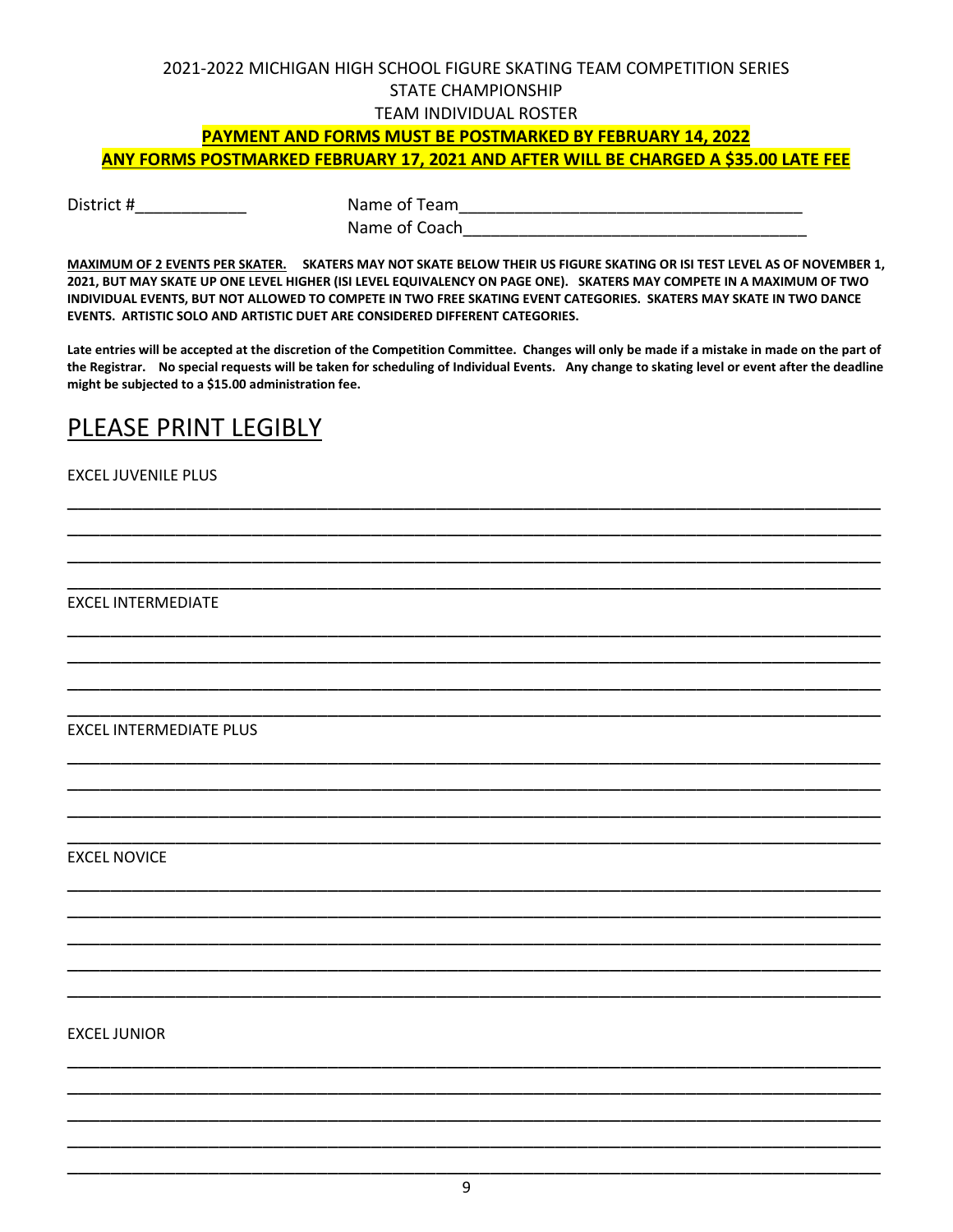**EXCEL SENIOR** 

\_\_\_\_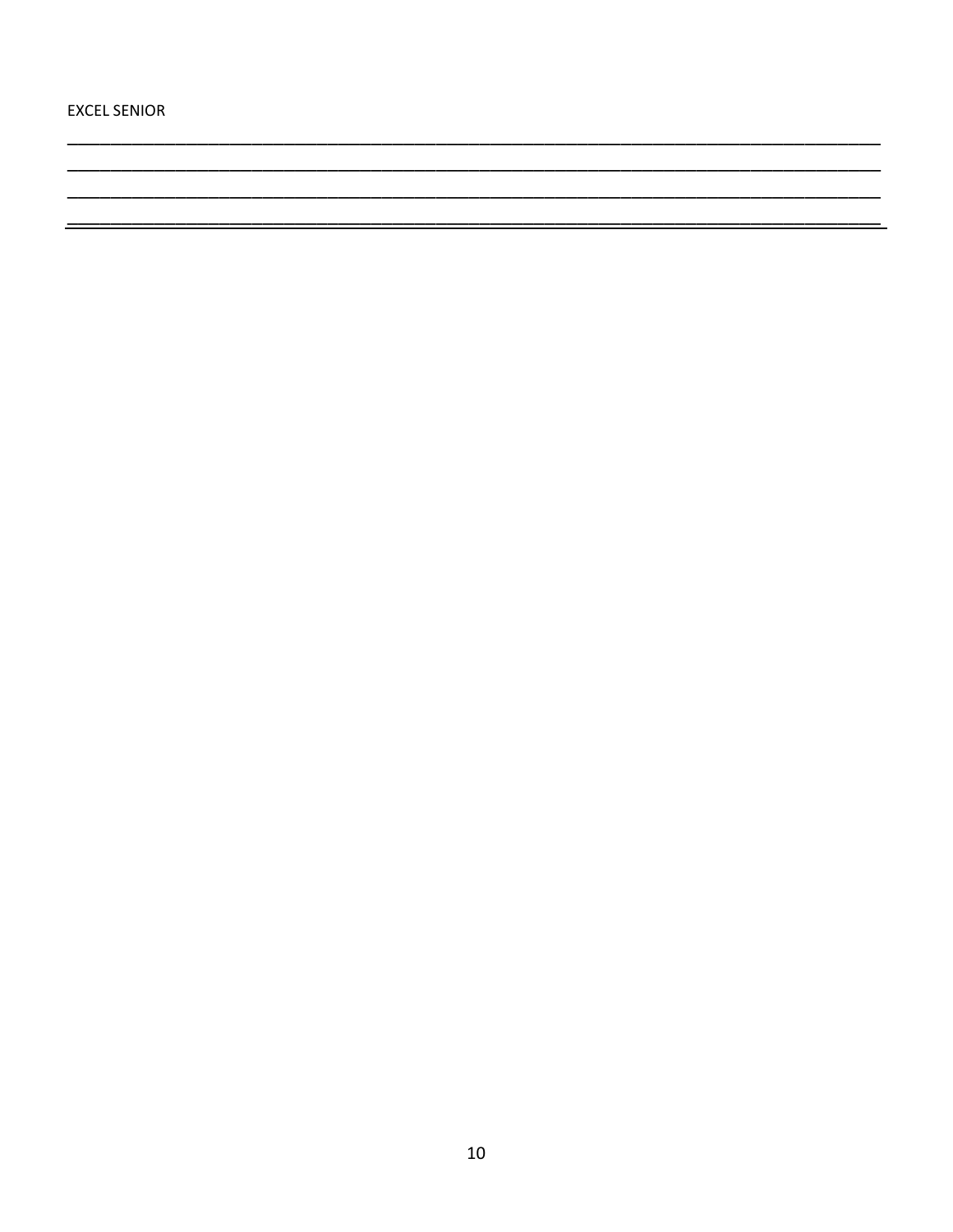# **PAYMENT AND FORMS MUST BE POSTMARKED BY FEBRUARY 14, 2022 ANY FORMS POSTMARKED FEBRUARY 15, 2022 AND AFTER WILL BE CHARGED A \$35.00 LATE FEE**

District # The Name of Team Name of Coach

**MAXIMUM OF 2 EVENTS PER SKATER. SKATERS MAY NOT SKATE BELOW THEIR US FIGURE SKATING OR ISI TEST LEVEL AS OF NOVEMBER 1, 2021, BUT MAY SKATE UP ONE LEVEL HIGHER (ISI LEVEL EQUIVALENCY ON PAGE ONE). SKATERS MAY COMPETE IN A MAXIMUM OF TWO INDIVIDUAL EVENTS, BUT NOT ALLOWED TO COMPETE IN TWO FREE SKATING EVENT CATEGORIES. SKATERS MAY SKATE IN TWO DANCE EVENTS. ARTISTIC SOLO AND ARTISTIC DUET ARE CONSIDERED DIFFERENT CATEGORIES.** 

**Late entries will be accepted at the discretion of the Competition Committee. Changes will only be made if a mistake in made on the part of the Registrar. No special requests will be taken for scheduling of Individual Events. Any change to skating level or event after the deadline might be subjected to a \$15.00 administration fee.** 

\_\_\_\_\_\_\_\_\_\_\_\_\_\_\_\_\_\_\_\_\_\_\_\_\_\_\_\_\_\_\_\_\_\_\_\_\_\_\_\_\_\_\_\_\_\_\_\_\_\_\_\_\_\_\_\_\_\_\_\_\_\_\_\_\_\_\_\_\_\_\_\_\_\_\_ \_\_\_\_\_\_\_\_\_\_\_\_\_\_\_\_\_\_\_\_\_\_\_\_\_\_\_\_\_\_\_\_\_\_\_\_\_\_\_\_\_\_\_\_\_\_\_\_\_\_\_\_\_\_\_\_\_\_\_\_\_\_\_\_\_\_\_\_\_\_\_\_\_\_\_ \_\_\_\_\_\_\_\_\_\_\_\_\_\_\_\_\_\_\_\_\_\_\_\_\_\_\_\_\_\_\_\_\_\_\_\_\_\_\_\_\_\_\_\_\_\_\_\_\_\_\_\_\_\_\_\_\_\_\_\_\_\_\_\_\_\_\_\_\_\_\_\_\_\_\_ \_\_\_\_\_\_\_\_\_\_\_\_\_\_\_\_\_\_\_\_\_\_\_\_\_\_\_\_\_\_\_\_\_\_\_\_\_\_\_\_\_\_\_\_\_\_\_\_\_\_\_\_\_\_\_\_\_\_\_\_\_\_\_\_\_\_\_\_\_\_\_\_\_\_\_ \_\_\_\_\_\_\_\_\_\_\_\_\_\_\_\_\_\_\_\_\_\_\_\_\_\_\_\_\_\_\_\_\_\_\_\_\_\_\_\_\_\_\_\_\_\_\_\_\_\_\_\_\_\_\_\_\_\_\_\_\_\_\_\_\_\_\_\_\_\_\_\_\_\_\_ \_\_\_\_\_\_\_\_\_\_\_\_\_\_\_\_\_\_\_\_\_\_\_\_\_\_\_\_\_\_\_\_\_\_\_\_\_\_\_\_\_\_\_\_\_\_\_\_\_\_\_\_\_\_\_\_\_\_\_\_\_\_\_\_\_\_\_\_\_\_\_\_\_\_\_

\_\_\_\_\_\_\_\_\_\_\_\_\_\_\_\_\_\_\_\_\_\_\_\_\_\_\_\_\_\_\_\_\_\_\_\_\_\_\_\_\_\_\_\_\_\_\_\_\_\_\_\_\_\_\_\_\_\_\_\_\_\_\_\_\_\_\_\_\_\_\_\_\_\_\_ \_\_\_\_\_\_\_\_\_\_\_\_\_\_\_\_\_\_\_\_\_\_\_\_\_\_\_\_\_\_\_\_\_\_\_\_\_\_\_\_\_\_\_\_\_\_\_\_\_\_\_\_\_\_\_\_\_\_\_\_\_\_\_\_\_\_\_\_\_\_\_\_\_\_\_ \_\_\_\_\_\_\_\_\_\_\_\_\_\_\_\_\_\_\_\_\_\_\_\_\_\_\_\_\_\_\_\_\_\_\_\_\_\_\_\_\_\_\_\_\_\_\_\_\_\_\_\_\_\_\_\_\_\_\_\_\_\_\_\_\_\_\_\_\_\_\_\_\_\_\_ \_\_\_\_\_\_\_\_\_\_\_\_\_\_\_\_\_\_\_\_\_\_\_\_\_\_\_\_\_\_\_\_\_\_\_\_\_\_\_\_\_\_\_\_\_\_\_\_\_\_\_\_\_\_\_\_\_\_\_\_\_\_\_\_\_\_\_\_\_\_\_\_\_\_\_ \_\_\_\_\_\_\_\_\_\_\_\_\_\_\_\_\_\_\_\_\_\_\_\_\_\_\_\_\_\_\_\_\_\_\_\_\_\_\_\_\_\_\_\_\_\_\_\_\_\_\_\_\_\_\_\_\_\_\_\_\_\_\_\_\_\_\_\_\_\_\_\_\_\_\_ \_\_\_\_\_\_\_\_\_\_\_\_\_\_\_\_\_\_\_\_\_\_\_\_\_\_\_\_\_\_\_\_\_\_\_\_\_\_\_\_\_\_\_\_\_\_\_\_\_\_\_\_\_\_\_\_\_\_\_\_\_\_\_\_\_\_\_\_\_\_\_\_\_\_\_

\_\_\_\_\_\_\_\_\_\_\_\_\_\_\_\_\_\_\_\_\_\_\_\_\_\_\_\_\_\_\_\_\_\_\_\_\_\_\_\_\_\_\_\_\_\_\_\_\_\_\_\_\_\_\_\_\_\_\_\_\_\_\_\_\_\_\_\_\_\_\_\_\_\_\_ \_\_\_\_\_\_\_\_\_\_\_\_\_\_\_\_\_\_\_\_\_\_\_\_\_\_\_\_\_\_\_\_\_\_\_\_\_\_\_\_\_\_\_\_\_\_\_\_\_\_\_\_\_\_\_\_\_\_\_\_\_\_\_\_\_\_\_\_\_\_\_\_\_\_\_ \_\_\_\_\_\_\_\_\_\_\_\_\_\_\_\_\_\_\_\_\_\_\_\_\_\_\_\_\_\_\_\_\_\_\_\_\_\_\_\_\_\_\_\_\_\_\_\_\_\_\_\_\_\_\_\_\_\_\_\_\_\_\_\_\_\_\_\_\_\_\_\_\_\_\_ \_\_\_\_\_\_\_\_\_\_\_\_\_\_\_\_\_\_\_\_\_\_\_\_\_\_\_\_\_\_\_\_\_\_\_\_\_\_\_\_\_\_\_\_\_\_\_\_\_\_\_\_\_\_\_\_\_\_\_\_\_\_\_\_\_\_\_\_\_\_\_\_\_\_\_ \_\_\_\_\_\_\_\_\_\_\_\_\_\_\_\_\_\_\_\_\_\_\_\_\_\_\_\_\_\_\_\_\_\_\_\_\_\_\_\_\_\_\_\_\_\_\_\_\_\_\_\_\_\_\_\_\_\_\_\_\_\_\_\_\_\_\_\_\_\_\_\_\_\_\_ \_\_\_\_\_\_\_\_\_\_\_\_\_\_\_\_\_\_\_\_\_\_\_\_\_\_\_\_\_\_\_\_\_\_\_\_\_\_\_\_\_\_\_\_\_\_\_\_\_\_\_\_\_\_\_\_\_\_\_\_\_\_\_\_\_\_\_\_\_\_\_\_\_\_\_

# PLEASE PRINT LEGIBLY

NO TEST – PRE-PRELIMINARY - ARTISTIC SHOWCASE 1:30 MAX.

PRELIMINARY - PRE-JUVENILE - ARTISTIC SHOWCASE 1:40 MAX.

JUVENILE – NOVICE - ARTISTIC SHOWCASE 2:10 MAX.

JUNIOR –SENIOR - ARTISTIC SHOWCASE 2:30 MAX.

\_\_\_\_\_\_\_\_\_\_\_\_\_\_\_\_\_\_\_\_\_\_\_\_\_\_\_\_\_\_\_\_\_\_\_\_\_\_\_\_\_\_\_\_\_\_\_\_\_\_\_\_\_\_\_\_\_\_\_\_\_\_\_\_\_\_\_\_\_\_\_\_\_\_\_ \_\_\_\_\_\_\_\_\_\_\_\_\_\_\_\_\_\_\_\_\_\_\_\_\_\_\_\_\_\_\_\_\_\_\_\_\_\_\_\_\_\_\_\_\_\_\_\_\_\_\_\_\_\_\_\_\_\_\_\_\_\_\_\_\_\_\_\_\_\_\_\_\_\_\_ \_\_\_\_\_\_\_\_\_\_\_\_\_\_\_\_\_\_\_\_\_\_\_\_\_\_\_\_\_\_\_\_\_\_\_\_\_\_\_\_\_\_\_\_\_\_\_\_\_\_\_\_\_\_\_\_\_\_\_\_\_\_\_\_\_\_\_\_\_\_\_\_\_\_\_ \_\_\_\_\_\_\_\_\_\_\_\_\_\_\_\_\_\_\_\_\_\_\_\_\_\_\_\_\_\_\_\_\_\_\_\_\_\_\_\_\_\_\_\_\_\_\_\_\_\_\_\_\_\_\_\_\_\_\_\_\_\_\_\_\_\_\_\_\_\_\_\_\_\_\_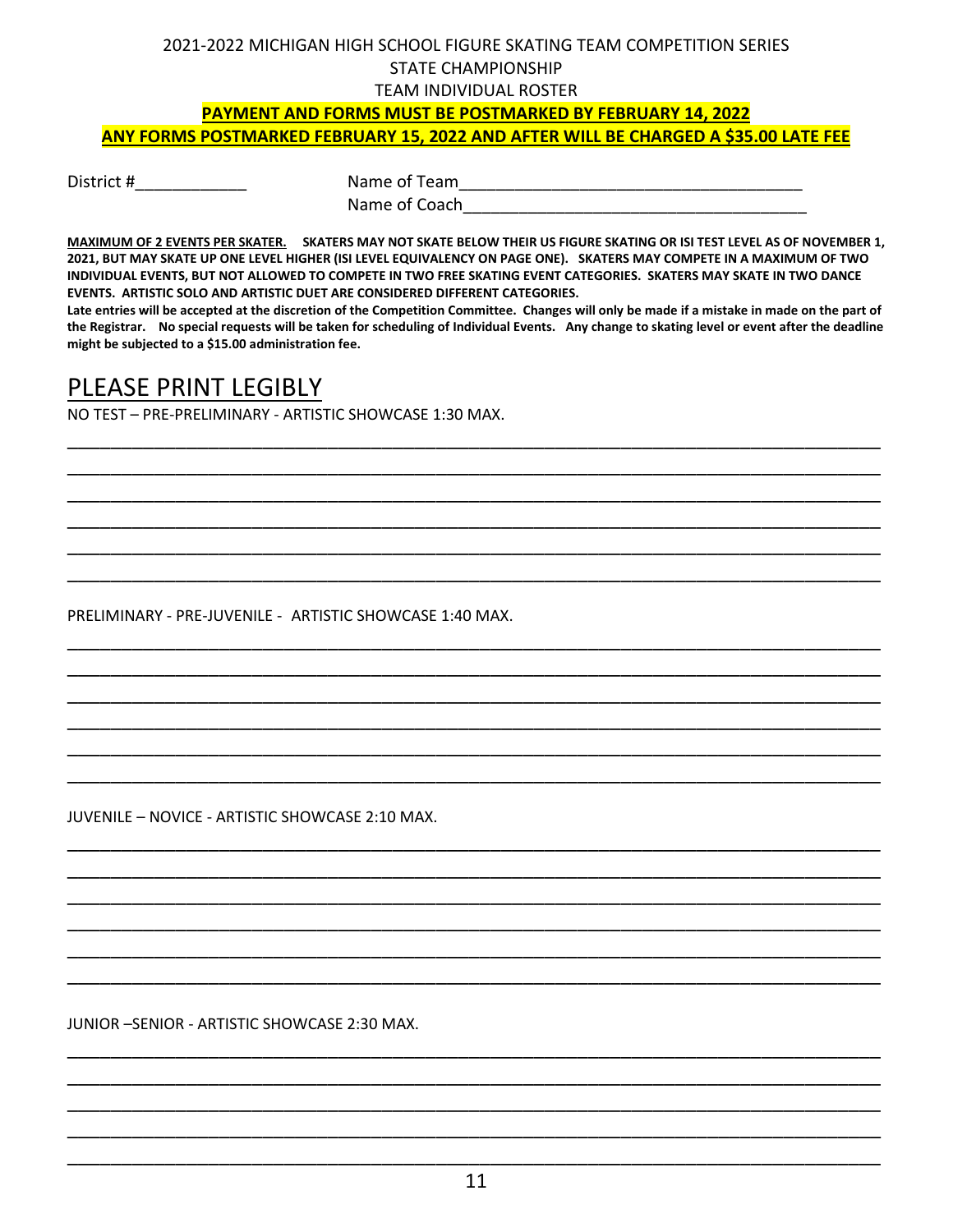### **PAYMENT AND FORMS MUST BE POSTMARKED BY FEBRUARY 14, 2022 ANY FORMS POSTMARKED FEBRUARY 15, 2022 AND AFTER WILL BE CHARGED A \$35.00 LATE FEE**

District #\_\_\_\_\_\_\_\_\_\_\_\_ Name of Team\_\_\_\_\_\_\_\_\_\_\_\_\_\_\_\_\_\_\_\_\_\_\_\_\_\_\_\_\_\_\_\_\_\_\_\_\_ Name of Coach

**MAXIMUM OF 2 EVENTS PER SKATER. SKATERS MAY NOT SKATE BELOW THEIR US FIGURE SKATING OR ISI TEST LEVEL AS OF NOVEMBER 1, 2021, BUT MAY SKATE UP ONE LEVEL HIGHER (ISI LEVEL EQUIVALENCY ON PAGE ONE). SKATERS MAY COMPETE IN A MAXIMUM OF TWO INDIVIDUAL EVENTS, BUT NOT ALLOWED TO COMPETE IN TWO FREE SKATING EVENT CATEGORIES. SKATERS MAY SKATE IN TWO DANCE EVENTS. ARTISTIC SOLO AND ARTISTIC DUET ARE CONSIDERED DIFFERENT CATEGORIES.** 

**Late entries will be accepted at the discretion of the Competition Committee. Changes will only be made if a mistake in made on the part of the Registrar. No special requests will be taken for scheduling of Individual Events. Any change to skating level or event after the deadline might be subjected to a \$15.00 administration fee.** 

# PLEASE PRINT LEGIBLY

NO TEST PRE-PRELIMINARY DUET 1:30 MAX.

|                                           | & |
|-------------------------------------------|---|
|                                           | & |
|                                           | & |
|                                           | & |
|                                           | & |
|                                           |   |
| PRELIMINARY - PRE-JUVENILE DUET 1:40 MAX. |   |
|                                           | & |
|                                           | & |
|                                           | & |
|                                           | & |
|                                           | & |
|                                           |   |
| JUVENILE-NOVICE DUET 2:10 MAX.            |   |
|                                           | & |
|                                           | & |
|                                           | & |
|                                           |   |
|                                           | & |
|                                           | & |
|                                           |   |
| JUNIOR - SENIOR DUET 2:30 MAX.            |   |
|                                           | & |
|                                           | & |
|                                           | & |
|                                           |   |
|                                           | & |
|                                           | & |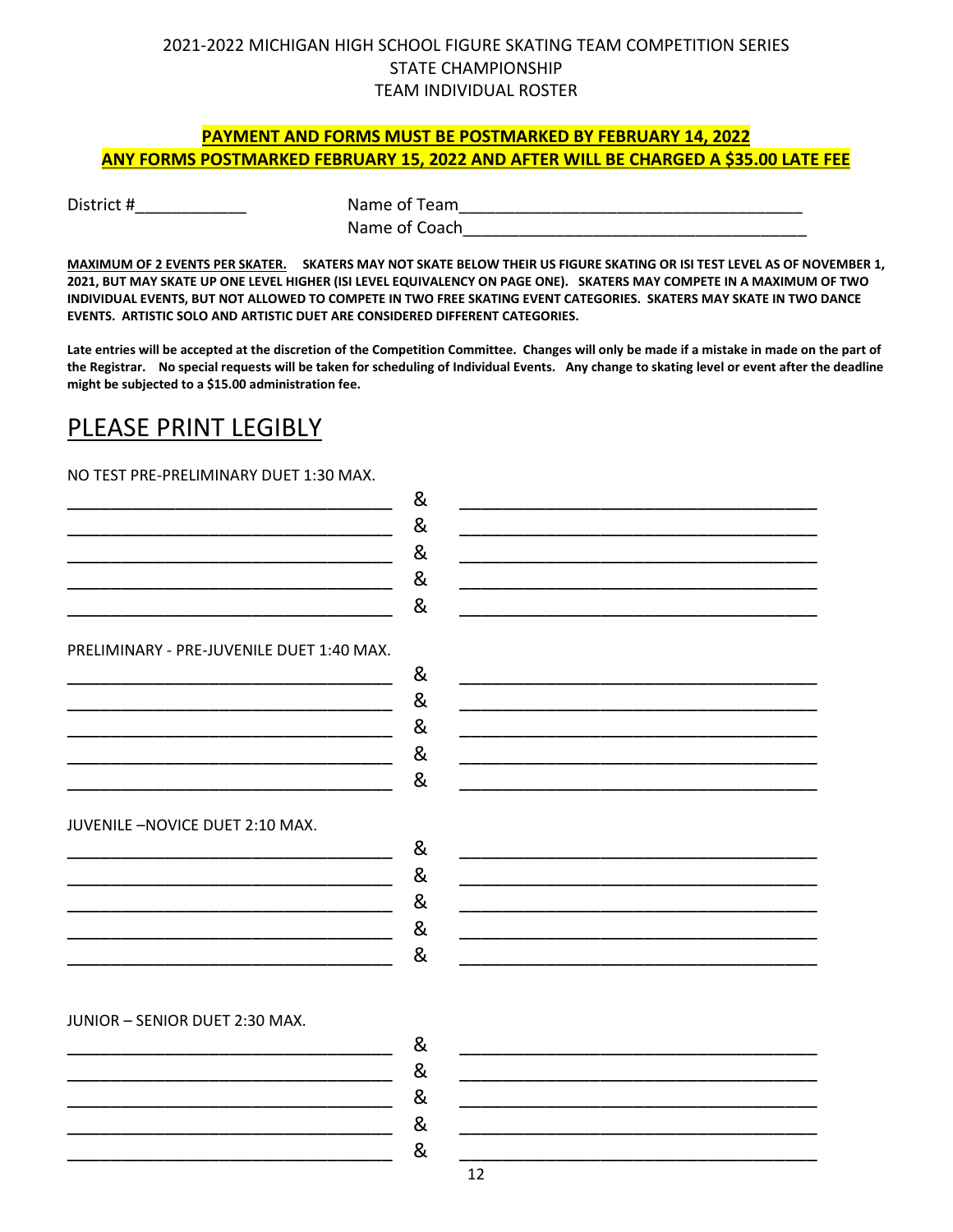# 2021-2022 MICHIGAN HIGH SCHOOL FIGURE SKATING TEAM COMPETITION SERIES STATE CHAMPIONSHIP

### TEAM INDIVIDUAL ROSTER

### **PAYMENT AND FORMS MUST BE POSTMARKED BY FEBRUARY 14, 2022 ANY FORMS POSTMARKED FEBRUARY 15, 2022 AND AFTER WILL BE CHARGED A \$35.00 LATE FEE**

District #\_\_\_\_\_\_\_\_\_\_\_\_ Name of Team\_\_\_\_\_\_\_\_\_\_\_\_\_\_\_\_\_\_\_\_\_\_\_\_\_\_\_\_\_\_\_\_\_\_\_\_\_ Name of Coach

**MAXIMUM OF 2 EVENTS PER SKATER. SKATERS MAY NOT SKATE BELOW THEIR US FIGURE SKATING OR ISI TEST LEVEL AS OF NOVEMBER 1, 2021, BUT MAY SKATE UP ONE LEVEL HIGHER (ISI LEVEL EQUIVALENCY ON PAGE ONE). SKATERS MAY COMPETE IN A MAXIMUM OF TWO INDIVIDUAL EVENTS, BUT NOT ALLOWED TO COMPETE IN TWO FREE SKATING EVENT CATEGORIES. SKATERS MAY SKATE IN TWO DANCE EVENTS. ARTISTIC SOLO AND ARTISTIC DUET ARE CONSIDERED DIFFERENT CATEGORIES.** 

**Late entries will be accepted at the discretion of the Competition Committee. Changes will only be made if a mistake in made on the part of the Registrar. No special requests will be taken for scheduling of Individual Events. Any change to skating level or event after the deadline might be subjected to a \$15.00 administration fee.** 

\_\_\_\_\_\_\_\_\_\_\_\_\_\_\_\_\_\_\_\_\_\_\_\_\_\_\_\_\_\_\_\_\_\_\_\_\_\_\_\_\_\_\_\_\_\_\_\_\_\_\_\_\_\_\_\_\_\_\_\_\_\_\_\_\_\_\_\_\_\_\_\_\_\_\_ \_\_\_\_\_\_\_\_\_\_\_\_\_\_\_\_\_\_\_\_\_\_\_\_\_\_\_\_\_\_\_\_\_\_\_\_\_\_\_\_\_\_\_\_\_\_\_\_\_\_\_\_\_\_\_\_\_\_\_\_\_\_\_\_\_\_\_\_\_\_\_\_\_\_\_ \_\_\_\_\_\_\_\_\_\_\_\_\_\_\_\_\_\_\_\_\_\_\_\_\_\_\_\_\_\_\_\_\_\_\_\_\_\_\_\_\_\_\_\_\_\_\_\_\_\_\_\_\_\_\_\_\_\_\_\_\_\_\_\_\_\_\_\_\_\_\_\_\_\_\_ \_\_\_\_\_\_\_\_\_\_\_\_\_\_\_\_\_\_\_\_\_\_\_\_\_\_\_\_\_\_\_\_\_\_\_\_\_\_\_\_\_\_\_\_\_\_\_\_\_\_\_\_\_\_\_\_\_\_\_\_\_\_\_\_\_\_\_\_\_\_\_\_\_\_\_ \_\_\_\_\_\_\_\_\_\_\_\_\_\_\_\_\_\_\_\_\_\_\_\_\_\_\_\_\_\_\_\_\_\_\_\_\_\_\_\_\_\_\_\_\_\_\_\_\_\_\_\_\_\_\_\_\_\_\_\_\_\_\_\_\_\_\_\_\_\_\_\_\_\_\_ \_\_\_\_\_\_\_\_\_\_\_\_\_\_\_\_\_\_\_\_\_\_\_\_\_\_\_\_\_\_\_\_\_\_\_\_\_\_\_\_\_\_\_\_\_\_\_\_\_\_\_\_\_\_\_\_\_\_\_\_\_\_\_\_\_\_\_\_\_\_\_\_\_\_\_

\_\_\_\_\_\_\_\_\_\_\_\_\_\_\_\_\_\_\_\_\_\_\_\_\_\_\_\_\_\_\_\_\_\_\_\_\_\_\_\_\_\_\_\_\_\_\_\_\_\_\_\_\_\_\_\_\_\_\_\_\_\_\_\_\_\_\_\_\_\_\_\_\_\_\_ \_\_\_\_\_\_\_\_\_\_\_\_\_\_\_\_\_\_\_\_\_\_\_\_\_\_\_\_\_\_\_\_\_\_\_\_\_\_\_\_\_\_\_\_\_\_\_\_\_\_\_\_\_\_\_\_\_\_\_\_\_\_\_\_\_\_\_\_\_\_\_\_\_\_\_ \_\_\_\_\_\_\_\_\_\_\_\_\_\_\_\_\_\_\_\_\_\_\_\_\_\_\_\_\_\_\_\_\_\_\_\_\_\_\_\_\_\_\_\_\_\_\_\_\_\_\_\_\_\_\_\_\_\_\_\_\_\_\_\_\_\_\_\_\_\_\_\_\_\_\_ \_\_\_\_\_\_\_\_\_\_\_\_\_\_\_\_\_\_\_\_\_\_\_\_\_\_\_\_\_\_\_\_\_\_\_\_\_\_\_\_\_\_\_\_\_\_\_\_\_\_\_\_\_\_\_\_\_\_\_\_\_\_\_\_\_\_\_\_\_\_\_\_\_\_\_ \_\_\_\_\_\_\_\_\_\_\_\_\_\_\_\_\_\_\_\_\_\_\_\_\_\_\_\_\_\_\_\_\_\_\_\_\_\_\_\_\_\_\_\_\_\_\_\_\_\_\_\_\_\_\_\_\_\_\_\_\_\_\_\_\_\_\_\_\_\_\_\_\_\_\_ \_\_\_\_\_\_\_\_\_\_\_\_\_\_\_\_\_\_\_\_\_\_\_\_\_\_\_\_\_\_\_\_\_\_\_\_\_\_\_\_\_\_\_\_\_\_\_\_\_\_\_\_\_\_\_\_\_\_\_\_\_\_\_\_\_\_\_\_\_\_\_\_\_\_\_

\_\_\_\_\_\_\_\_\_\_\_\_\_\_\_\_\_\_\_\_\_\_\_\_\_\_\_\_\_\_\_\_\_\_\_\_\_\_\_\_\_\_\_\_\_\_\_\_\_\_\_\_\_\_\_\_\_\_\_\_\_\_\_\_\_\_\_\_\_\_\_\_\_\_\_ \_\_\_\_\_\_\_\_\_\_\_\_\_\_\_\_\_\_\_\_\_\_\_\_\_\_\_\_\_\_\_\_\_\_\_\_\_\_\_\_\_\_\_\_\_\_\_\_\_\_\_\_\_\_\_\_\_\_\_\_\_\_\_\_\_\_\_\_\_\_\_\_\_\_\_ \_\_\_\_\_\_\_\_\_\_\_\_\_\_\_\_\_\_\_\_\_\_\_\_\_\_\_\_\_\_\_\_\_\_\_\_\_\_\_\_\_\_\_\_\_\_\_\_\_\_\_\_\_\_\_\_\_\_\_\_\_\_\_\_\_\_\_\_\_\_\_\_\_\_\_ \_\_\_\_\_\_\_\_\_\_\_\_\_\_\_\_\_\_\_\_\_\_\_\_\_\_\_\_\_\_\_\_\_\_\_\_\_\_\_\_\_\_\_\_\_\_\_\_\_\_\_\_\_\_\_\_\_\_\_\_\_\_\_\_\_\_\_\_\_\_\_\_\_\_\_ \_\_\_\_\_\_\_\_\_\_\_\_\_\_\_\_\_\_\_\_\_\_\_\_\_\_\_\_\_\_\_\_\_\_\_\_\_\_\_\_\_\_\_\_\_\_\_\_\_\_\_\_\_\_\_\_\_\_\_\_\_\_\_\_\_\_\_\_\_\_\_\_\_\_\_ \_\_\_\_\_\_\_\_\_\_\_\_\_\_\_\_\_\_\_\_\_\_\_\_\_\_\_\_\_\_\_\_\_\_\_\_\_\_\_\_\_\_\_\_\_\_\_\_\_\_\_\_\_\_\_\_\_\_\_\_\_\_\_\_\_\_\_\_\_\_\_\_\_\_\_

# PLEASE PRINT LEGIBLY

#### PRELIMINARY SOLO DANCE

PRE-BRONZE SOLO DANCE

### BRONZE SOLO DANCE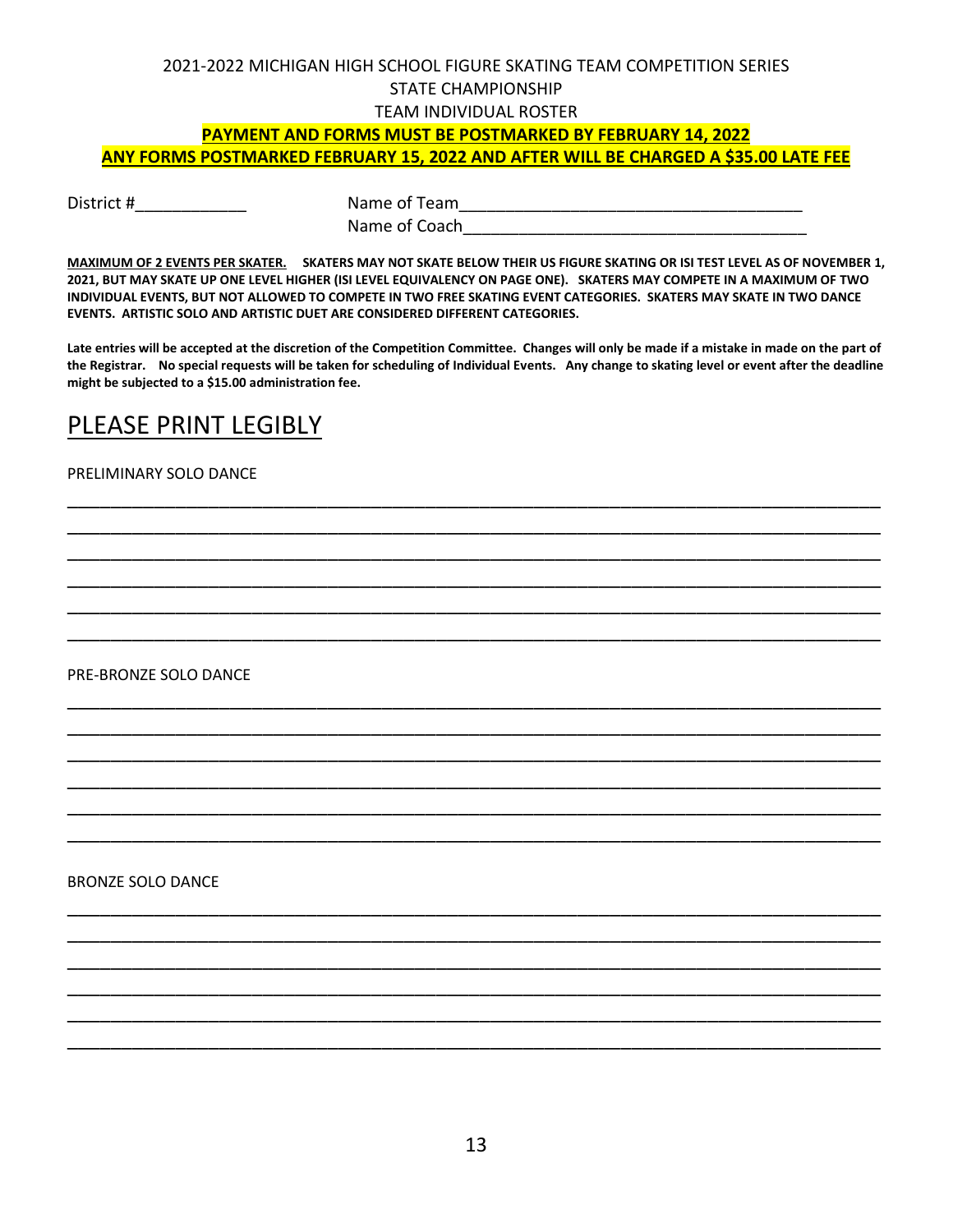# **PAYMENT AND FORMS MUST BE POSTMARKED BY FEBRUARY 14, 2022 ANY FORMS POSTMARKED FEBRUARY 15, 2022 AND AFTER WILL BE CHARGED A \$35.00 LATE FEE**

District # The Contract Name of Team Name of Coach

**MAXIMUM OF 2 EVENTS PER SKATER. SKATERS MAY NOT SKATE BELOW THEIR US FIGURE SKATING OR ISI TEST LEVEL AS OF NOVEMBER 1, 2021, BUT MAY SKATE UP ONE LEVEL HIGHER (ISI LEVEL EQUIVALENCY ON PAGE ONE). SKATERS MAY COMPETE IN A MAXIMUM OF TWO INDIVIDUAL EVENTS, BUT NOT ALLOWED TO COMPETE IN TWO FREE SKATING EVENT CATEGORIES. SKATERS MAY SKATE IN TWO DANCE EVENTS. ARTISTIC SOLO AND ARTISTIC DUET ARE CONSIDERED DIFFERENT CATEGORIES.** 

**Late entries will be accepted at the discretion of the Competition Committee. Changes will only be made if a mistake in made on the part of the Registrar. No special requests will be taken for scheduling of Individual Events. Any change to skating level or event after the deadline might be subjected to a \$15.00 administration fee.** 

\_\_\_\_\_\_\_\_\_\_\_\_\_\_\_\_\_\_\_\_\_\_\_\_\_\_\_\_\_\_\_\_\_\_\_\_\_\_\_\_\_\_\_\_\_\_\_\_\_\_\_\_\_\_\_\_\_\_\_\_\_\_\_\_\_\_\_\_\_\_\_\_\_\_\_ \_\_\_\_\_\_\_\_\_\_\_\_\_\_\_\_\_\_\_\_\_\_\_\_\_\_\_\_\_\_\_\_\_\_\_\_\_\_\_\_\_\_\_\_\_\_\_\_\_\_\_\_\_\_\_\_\_\_\_\_\_\_\_\_\_\_\_\_\_\_\_\_\_\_\_ \_\_\_\_\_\_\_\_\_\_\_\_\_\_\_\_\_\_\_\_\_\_\_\_\_\_\_\_\_\_\_\_\_\_\_\_\_\_\_\_\_\_\_\_\_\_\_\_\_\_\_\_\_\_\_\_\_\_\_\_\_\_\_\_\_\_\_\_\_\_\_\_\_\_\_ \_\_\_\_\_\_\_\_\_\_\_\_\_\_\_\_\_\_\_\_\_\_\_\_\_\_\_\_\_\_\_\_\_\_\_\_\_\_\_\_\_\_\_\_\_\_\_\_\_\_\_\_\_\_\_\_\_\_\_\_\_\_\_\_\_\_\_\_\_\_\_\_\_\_\_ \_\_\_\_\_\_\_\_\_\_\_\_\_\_\_\_\_\_\_\_\_\_\_\_\_\_\_\_\_\_\_\_\_\_\_\_\_\_\_\_\_\_\_\_\_\_\_\_\_\_\_\_\_\_\_\_\_\_\_\_\_\_\_\_\_\_\_\_\_\_\_\_\_\_\_ \_\_\_\_\_\_\_\_\_\_\_\_\_\_\_\_\_\_\_\_\_\_\_\_\_\_\_\_\_\_\_\_\_\_\_\_\_\_\_\_\_\_\_\_\_\_\_\_\_\_\_\_\_\_\_\_\_\_\_\_\_\_\_\_\_\_\_\_\_\_\_\_\_\_

\_\_\_\_\_\_\_\_\_\_\_\_\_\_\_\_\_\_\_\_\_\_\_\_\_\_\_\_\_\_\_\_\_\_\_\_\_\_\_\_\_\_\_\_\_\_\_\_\_\_\_\_\_\_\_\_\_\_\_\_\_\_\_\_\_\_\_\_\_\_\_\_\_\_\_ \_\_\_\_\_\_\_\_\_\_\_\_\_\_\_\_\_\_\_\_\_\_\_\_\_\_\_\_\_\_\_\_\_\_\_\_\_\_\_\_\_\_\_\_\_\_\_\_\_\_\_\_\_\_\_\_\_\_\_\_\_\_\_\_\_\_\_\_\_\_\_\_\_\_\_ \_\_\_\_\_\_\_\_\_\_\_\_\_\_\_\_\_\_\_\_\_\_\_\_\_\_\_\_\_\_\_\_\_\_\_\_\_\_\_\_\_\_\_\_\_\_\_\_\_\_\_\_\_\_\_\_\_\_\_\_\_\_\_\_\_\_\_\_\_\_\_\_\_\_\_ \_\_\_\_\_\_\_\_\_\_\_\_\_\_\_\_\_\_\_\_\_\_\_\_\_\_\_\_\_\_\_\_\_\_\_\_\_\_\_\_\_\_\_\_\_\_\_\_\_\_\_\_\_\_\_\_\_\_\_\_\_\_\_\_\_\_\_\_\_\_\_\_\_\_\_ \_\_\_\_\_\_\_\_\_\_\_\_\_\_\_\_\_\_\_\_\_\_\_\_\_\_\_\_\_\_\_\_\_\_\_\_\_\_\_\_\_\_\_\_\_\_\_\_\_\_\_\_\_\_\_\_\_\_\_\_\_\_\_\_\_\_\_\_\_\_\_\_\_\_\_ \_\_\_\_\_\_\_\_\_\_\_\_\_\_\_\_\_\_\_\_\_\_\_\_\_\_\_\_\_\_\_\_\_\_\_\_\_\_\_\_\_\_\_\_\_\_\_\_\_\_\_\_\_\_\_\_\_\_\_\_\_\_\_\_\_\_\_\_\_\_\_\_\_\_\_

\_\_\_\_\_\_\_\_\_\_\_\_\_\_\_\_\_\_\_\_\_\_\_\_\_\_\_\_\_\_\_\_\_\_\_\_\_\_\_\_\_\_\_\_\_\_\_\_\_\_\_\_\_\_\_\_\_\_\_\_\_\_\_\_\_\_\_\_\_\_\_\_\_\_\_ \_\_\_\_\_\_\_\_\_\_\_\_\_\_\_\_\_\_\_\_\_\_\_\_\_\_\_\_\_\_\_\_\_\_\_\_\_\_\_\_\_\_\_\_\_\_\_\_\_\_\_\_\_\_\_\_\_\_\_\_\_\_\_\_\_\_\_\_\_\_\_\_\_\_\_ \_\_\_\_\_\_\_\_\_\_\_\_\_\_\_\_\_\_\_\_\_\_\_\_\_\_\_\_\_\_\_\_\_\_\_\_\_\_\_\_\_\_\_\_\_\_\_\_\_\_\_\_\_\_\_\_\_\_\_\_\_\_\_\_\_\_\_\_\_\_\_\_\_\_\_ \_\_\_\_\_\_\_\_\_\_\_\_\_\_\_\_\_\_\_\_\_\_\_\_\_\_\_\_\_\_\_\_\_\_\_\_\_\_\_\_\_\_\_\_\_\_\_\_\_\_\_\_\_\_\_\_\_\_\_\_\_\_\_\_\_\_\_\_\_\_\_\_\_\_\_ \_\_\_\_\_\_\_\_\_\_\_\_\_\_\_\_\_\_\_\_\_\_\_\_\_\_\_\_\_\_\_\_\_\_\_\_\_\_\_\_\_\_\_\_\_\_\_\_\_\_\_\_\_\_\_\_\_\_\_\_\_\_\_\_\_\_\_\_\_\_\_\_\_\_\_ \_\_\_\_\_\_\_\_\_\_\_\_\_\_\_\_\_\_\_\_\_\_\_\_\_\_\_\_\_\_\_\_\_\_\_\_\_\_\_\_\_\_\_\_\_\_\_\_\_\_\_\_\_\_\_\_\_\_\_\_\_\_\_\_\_\_\_\_\_\_\_\_\_\_\_

# PLEASE PRINT LEGIBLY

PRE-SILVER SOLO DANCE

SILVER SOLO DANCE

PRE-GOLD SOLO DANCE

### GOLD SOLO DANCE

\_\_\_\_\_\_\_\_\_\_\_\_\_\_\_\_\_\_\_\_\_\_\_\_\_\_\_\_\_\_\_\_\_\_\_\_\_\_\_\_\_\_\_\_\_\_\_\_\_\_\_\_\_\_\_\_\_\_\_\_\_\_\_\_\_\_\_\_\_\_\_\_\_\_\_ \_\_\_\_\_\_\_\_\_\_\_\_\_\_\_\_\_\_\_\_\_\_\_\_\_\_\_\_\_\_\_\_\_\_\_\_\_\_\_\_\_\_\_\_\_\_\_\_\_\_\_\_\_\_\_\_\_\_\_\_\_\_\_\_\_\_\_\_\_\_\_\_\_\_\_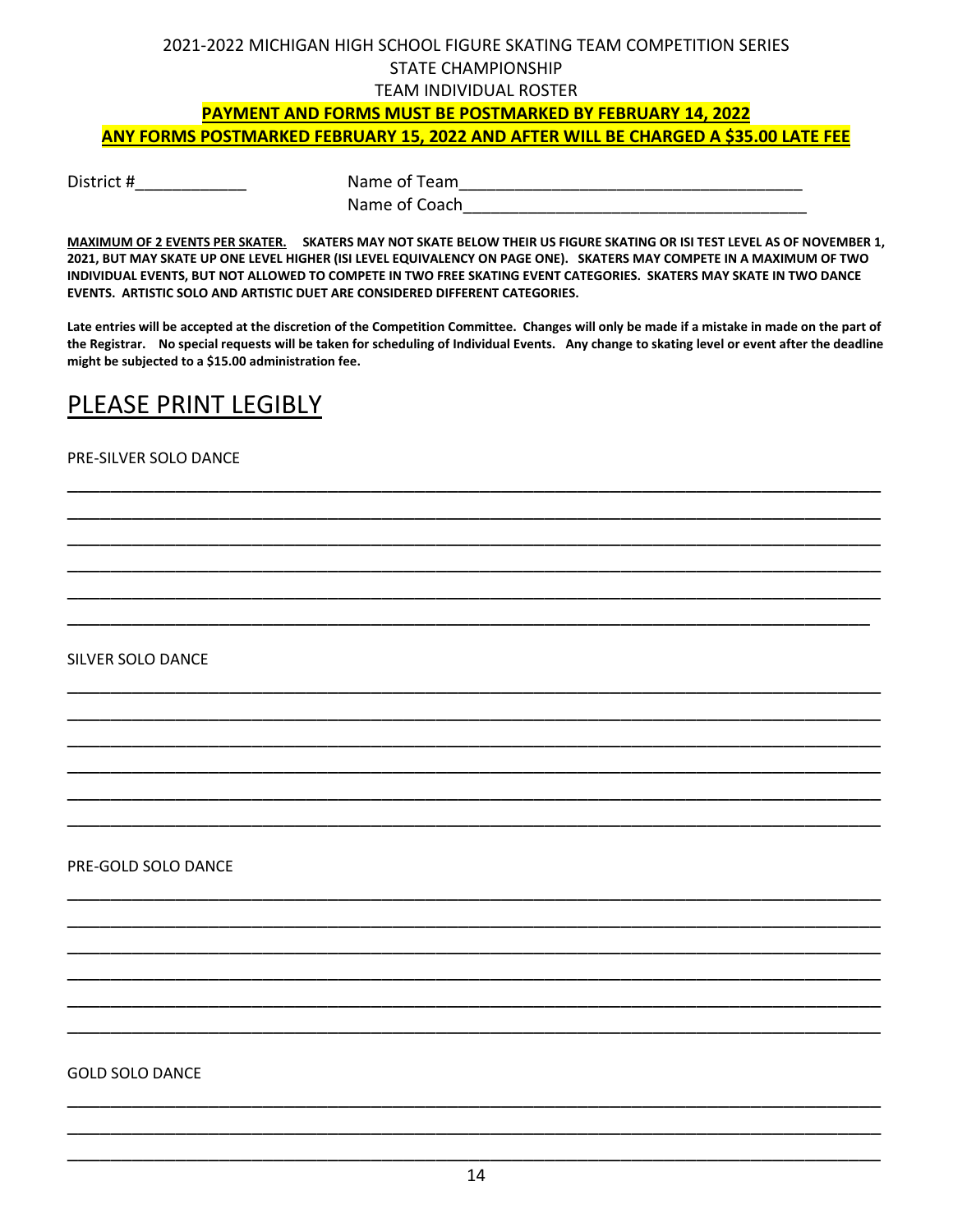2021-2022 MICHIGAN HIGH SCHOOL FIGURE SKATING STATE CHAMPIONSHIP

State Championship Transmittal

Team Name (as you wish to be identified):

District

## **PAYMENT AND FORMS MUST BE POSTMARKED BY FEBRUARY 14, 2022 ANY FORMS POSTMARKED FEBRUARY 15, 2022 AND AFTER WILL BE CHARGED A \$35.00 LATE FEE**

### **Forms:**

Team Individual Roster

| <b>Entry Fees:</b>                       |                                                               |                    |
|------------------------------------------|---------------------------------------------------------------|--------------------|
| High Team - Entry Fee (\$170.00)         |                                                               |                    |
| Intermediate Team - Entry Fee (\$170.00) |                                                               |                    |
| Low Team $-$ Entry Fee (\$170.00)        |                                                               |                    |
| <b>Individual First Event</b>            |                                                               |                    |
| <b>Individual Second Event</b>           | $\sim$ Skaters X (\$50.00)                                    |                    |
| <b>Duet Event</b>                        |                                                               |                    |
| <u>TO \$35.00 LATE FEE</u>               | <b>ENTRIES POSTMARKED FEBRUARY 15, 2022 AND AFTER SUBJECT</b> | LATE FEE + \$35.00 |
| <b>CONTACTS</b>                          | TOTAL______________                                           |                    |
|                                          |                                                               |                    |
|                                          |                                                               |                    |
|                                          |                                                               |                    |
|                                          |                                                               |                    |
|                                          |                                                               |                    |
|                                          |                                                               |                    |
|                                          |                                                               |                    |
|                                          |                                                               |                    |

Please submit a single check. No Individual checks please.

A fee of \$30.00 will be charged for all returned checks.

Mail completed forms and payment to: Detroit Metro Skating Council, c/o Mary Moss, 6565 Kolb, Allen Park, MI 48101- 2313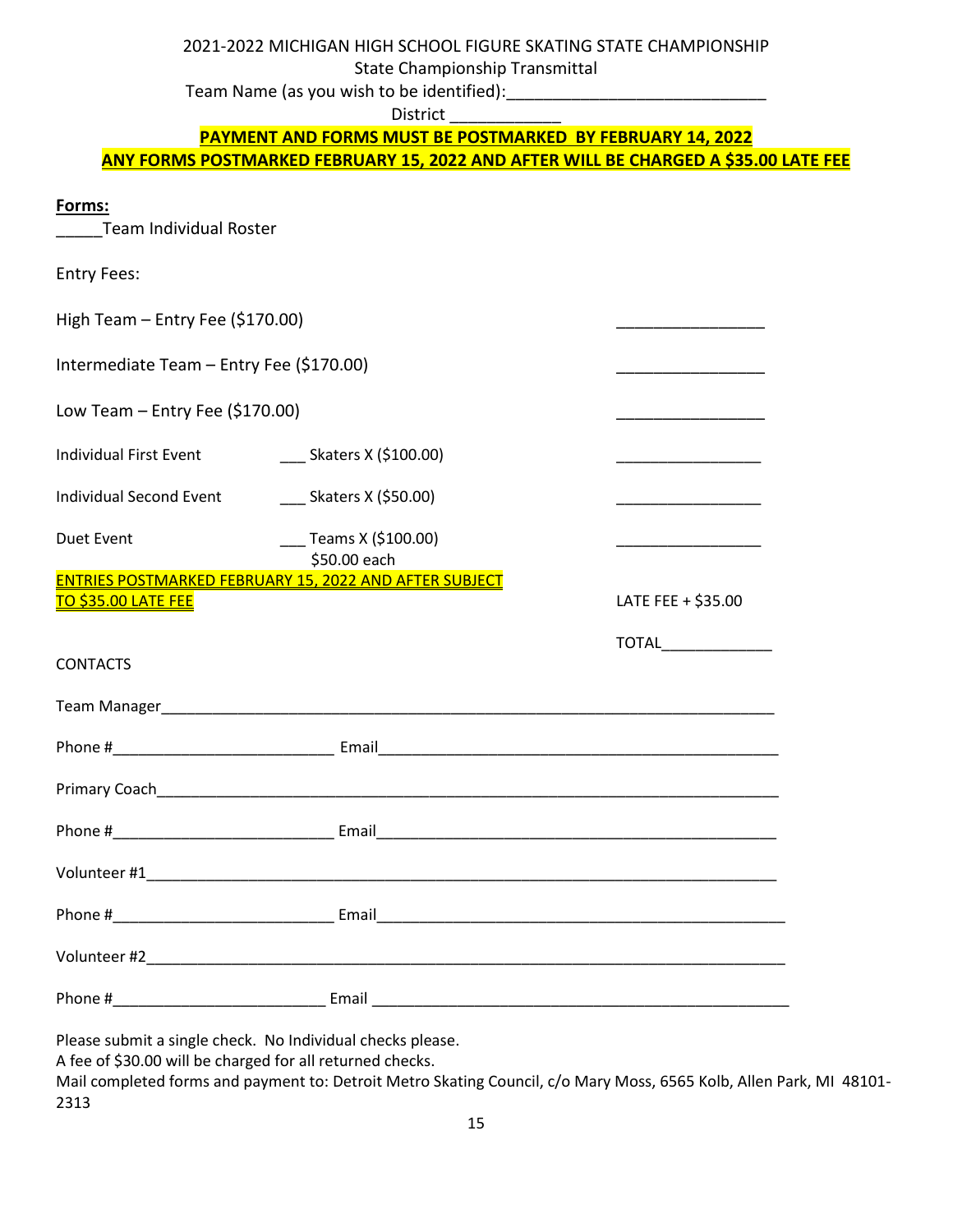| 2021-2022 Michigan High School Figure Skating State Championship<br><b>Team Event Roster</b> |                                              |              |       |                                                          |                      |   |   |                    |                         |   |   |              |           |           |           |
|----------------------------------------------------------------------------------------------|----------------------------------------------|--------------|-------|----------------------------------------------------------|----------------------|---|---|--------------------|-------------------------|---|---|--------------|-----------|-----------|-----------|
| District:<br><b>High School Team Name:</b>                                                   |                                              |              |       | <b>Competition Location:</b><br><b>Competition Date:</b> |                      |   |   | <b>Coach Name:</b> |                         |   |   |              |           |           |           |
| <b>Skaters Names</b>                                                                         | Test level as of 11/1/21<br><b>Freestyle</b> | <b>Moves</b> | Notes | <b>Jumps</b>                                             |                      |   |   | <b>Moves</b>       |                         |   |   | <b>Spins</b> |           |           |           |
| <b>Level A/High</b>                                                                          |                                              |              |       |                                                          | $\vert$ <sub>2</sub> | 3 | 4 |                    | $\overline{\mathbf{2}}$ | 3 | 4 | 1            | $\vert$ 2 | $\vert$ 3 | $\vert$ 4 |
|                                                                                              |                                              |              |       |                                                          |                      |   |   |                    |                         |   |   |              |           |           |           |
|                                                                                              |                                              |              |       |                                                          |                      |   |   |                    |                         |   |   |              |           |           |           |
|                                                                                              |                                              |              |       |                                                          |                      |   |   |                    |                         |   |   |              |           |           |           |
|                                                                                              |                                              |              |       |                                                          |                      |   |   |                    |                         |   |   |              |           |           |           |
|                                                                                              |                                              |              |       |                                                          |                      |   |   |                    |                         |   |   |              |           |           |           |
|                                                                                              |                                              |              |       |                                                          |                      |   |   |                    |                         |   |   |              |           |           |           |
|                                                                                              |                                              |              |       |                                                          |                      |   |   |                    |                         |   |   |              |           |           |           |
|                                                                                              |                                              |              |       |                                                          |                      |   |   |                    |                         |   |   |              |           |           |           |
|                                                                                              |                                              |              |       |                                                          |                      |   |   |                    |                         |   |   |              |           |           |           |
|                                                                                              |                                              |              |       |                                                          |                      |   |   |                    |                         |   |   |              |           |           |           |
|                                                                                              |                                              |              |       |                                                          |                      |   |   |                    |                         |   |   |              |           |           |           |
| Level B/Intermediate                                                                         |                                              |              |       |                                                          |                      |   |   |                    |                         |   |   |              |           |           |           |
|                                                                                              |                                              |              |       |                                                          |                      |   |   |                    |                         |   |   |              |           |           |           |
|                                                                                              |                                              |              |       |                                                          |                      |   |   |                    |                         |   |   |              |           |           |           |
|                                                                                              |                                              |              |       |                                                          |                      |   |   |                    |                         |   |   |              |           |           |           |
|                                                                                              |                                              |              |       |                                                          |                      |   |   |                    |                         |   |   |              |           |           |           |
|                                                                                              |                                              |              |       |                                                          |                      |   |   |                    |                         |   |   |              |           |           |           |
|                                                                                              |                                              |              |       |                                                          |                      |   |   |                    |                         |   |   |              |           |           |           |
|                                                                                              |                                              |              |       |                                                          |                      |   |   |                    |                         |   |   |              |           |           |           |
|                                                                                              |                                              |              |       |                                                          |                      |   |   |                    |                         |   |   |              |           |           |           |
|                                                                                              |                                              |              |       |                                                          |                      |   |   |                    |                         |   |   |              |           |           |           |
|                                                                                              |                                              |              |       |                                                          |                      |   |   |                    |                         |   |   |              |           |           |           |
|                                                                                              |                                              |              |       |                                                          |                      |   |   |                    |                         |   |   |              |           |           |           |
|                                                                                              |                                              |              |       |                                                          |                      |   |   |                    |                         |   |   |              |           |           |           |
|                                                                                              |                                              |              |       |                                                          |                      |   |   |                    |                         |   |   |              |           |           |           |
| <b>Level C/Low</b>                                                                           |                                              |              |       |                                                          |                      |   |   |                    |                         |   |   |              |           |           |           |
|                                                                                              |                                              |              |       |                                                          |                      |   |   |                    |                         |   |   |              |           |           |           |
|                                                                                              |                                              |              |       |                                                          |                      |   |   |                    |                         |   |   |              |           |           |           |
|                                                                                              |                                              |              |       |                                                          |                      |   |   |                    |                         |   |   |              |           |           |           |
|                                                                                              |                                              |              |       |                                                          |                      |   |   |                    |                         |   |   |              |           |           |           |
|                                                                                              |                                              |              |       |                                                          |                      |   |   |                    |                         |   |   |              |           |           |           |
|                                                                                              |                                              |              |       |                                                          |                      |   |   |                    |                         |   |   |              |           |           |           |
|                                                                                              |                                              |              |       |                                                          |                      |   |   |                    |                         |   |   |              |           |           |           |

List all rostered team skaters. Mark which elements each skater will be performing with a check (e.g. If they are performing the second jump, put a check in Jumps Box 2). If a skater is not participating, please indicate the reason under the notes column (e.g. absence, discipline, injury, academic probation, other-specify